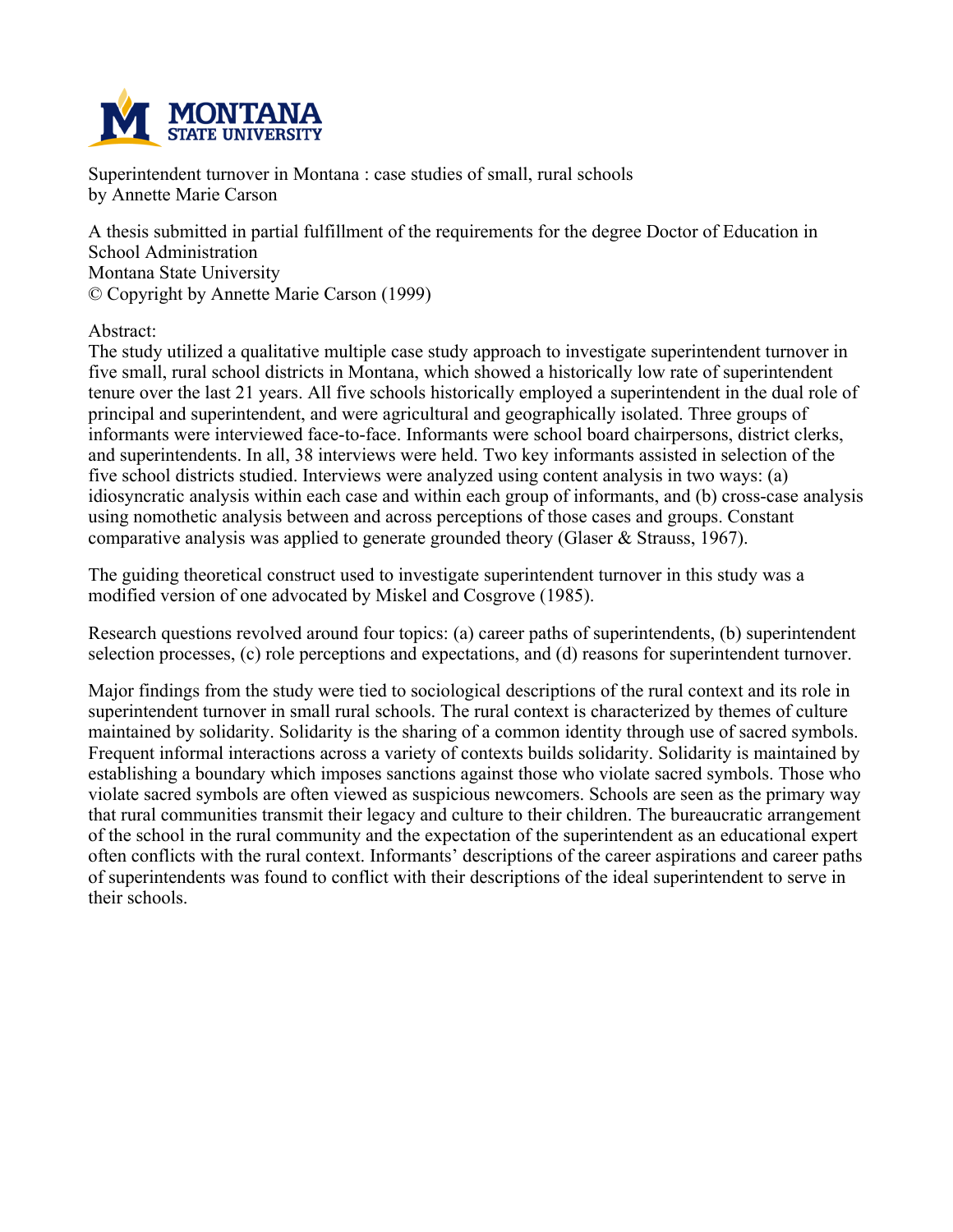# SUPERINTENDENT TURNOVER IN MONTANA:

# CASE STUDIES OF SMALL, RURAL SCHOOLS

by

# Annette Marie Carson

A thesis submitted in partial fulfillment of the requirements for the degree

# of

 $\hat{\mathcal{L}}$ 

Doctor of Education

in

# School Administration

MONTANA STATE UNIVERSITY-BOZEMAN Bozeman, Montana

April 1999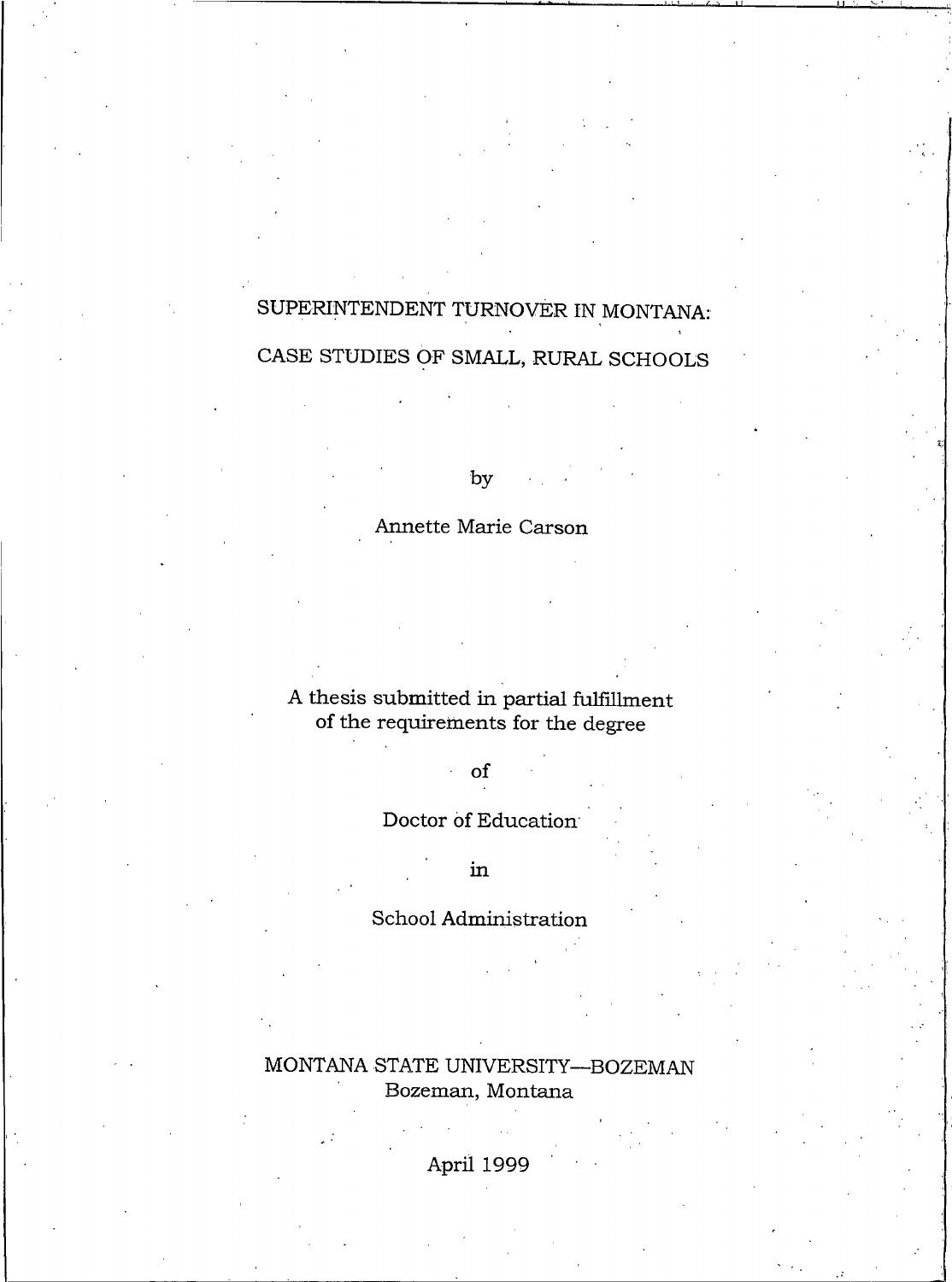D378<br>C2391

#### **APPROVAL**

#### of a thesis submitted by

#### Annette Marie Carson

This thesis has been read by each member of the thesis committee and has been found to be satisfactory regarding content, English usage, format, citations, bibliographic style, and consistency, and is ready for submission to the College of Graduate Studies.

Dr. B. Keith Chambers

Fr Chander Date) 3/25/99

Approved for the Department of Education

Dr. Gloria Gregg

 $79$  (Date)  $3/26/99$ (Signature)

Approved for the College of Graduate Studies

Dr. Bruce McLeod

Succe X. Me Leod 4-6-99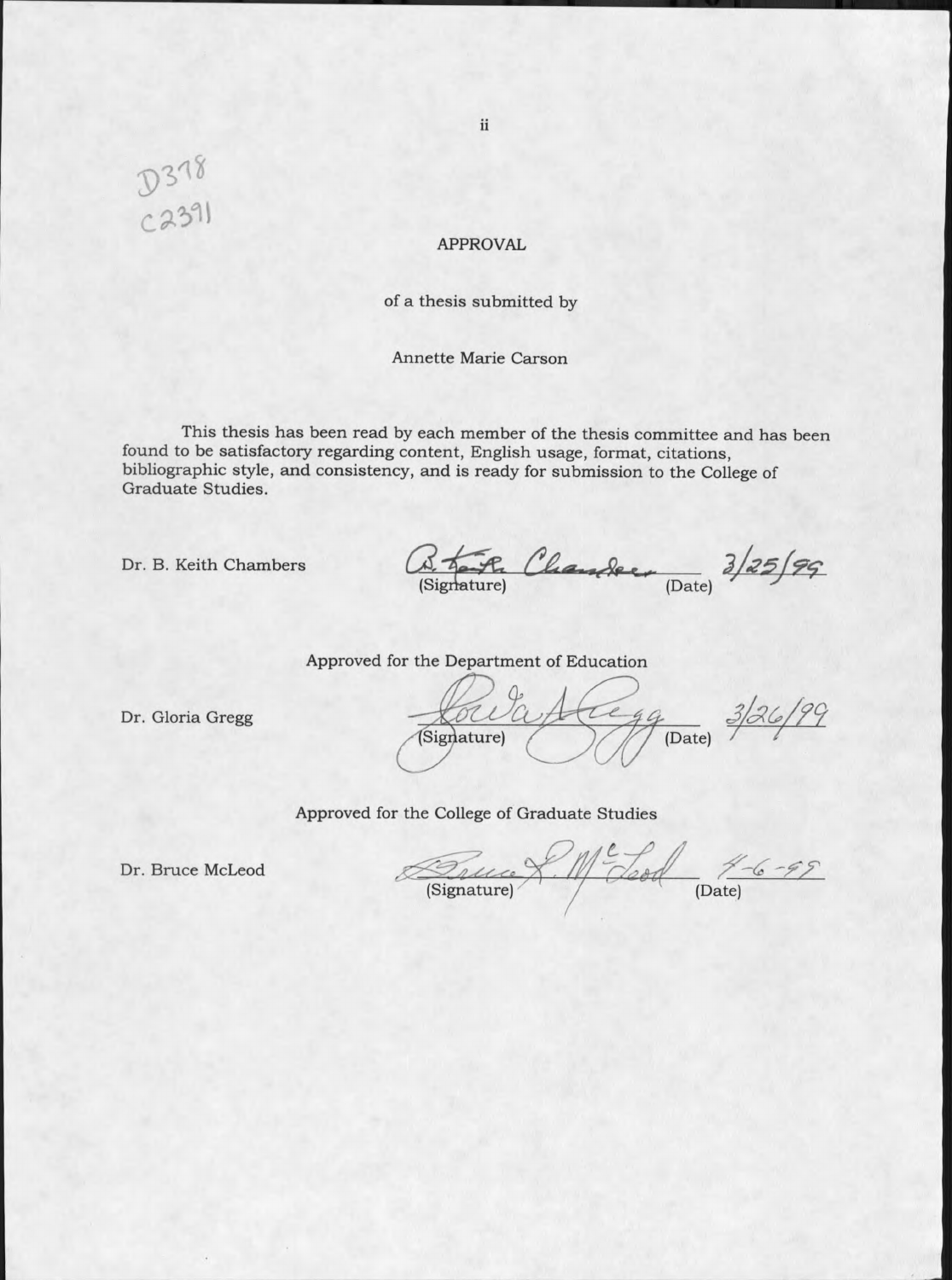# STATEMENT OF PERMISSION TO USE

In presenting this thesis in partial fulfillment of the requirements for a doctoral degree at Montana State University-Bozeman, I agree that the Library shall make it available to borrowers under rules of the Library. I further agree that copying of this thesis is allowable only for scholarly purposes, consistent with "fair use" as prescribed in the U.S. Copyright Law. Requests for extensive copying or reproduction of this thesis should be referred to University Microfilms International, 300 North Zeeb Road, Ann Arbor, Michigan 48106, to whom I have granted "the exclusive right to reproduce and distribute my dissertation in and from microform along with the non-exclusive right to reproduce and distribute my abstract in any format in whole or in part."

Signature Annette Carson

iii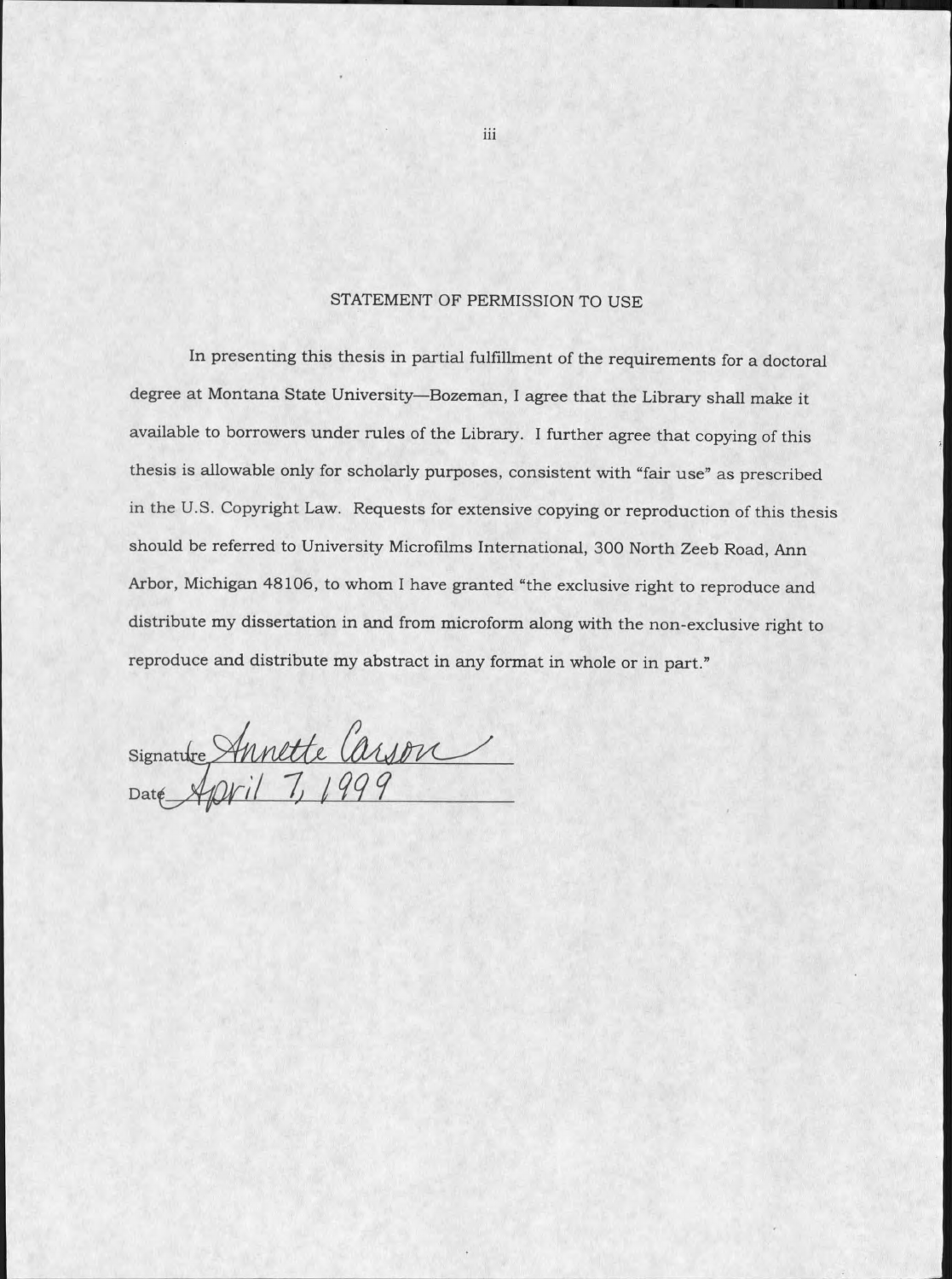#### **ACKNOWLEDGEMENTS**

I would like to thank the chair of my committee, Dr. Keith Chambers, the readers, Dr. Priscilla Lund and Dr. Peter Carparelli, along with the other members of my committee, Dr. Leroy Casagranda, Dr. Eric Strohmeyer, and Dr. William Wyckoff, for their help in this project. Special thanks to Dr. Ric Scarce of the sociology department who assisted me in data analysis procedures. I also want to thank the people who volunteered to be informants in this study, who shared their experiences, insights, and perceptions with me. Without them this study would not have been possible.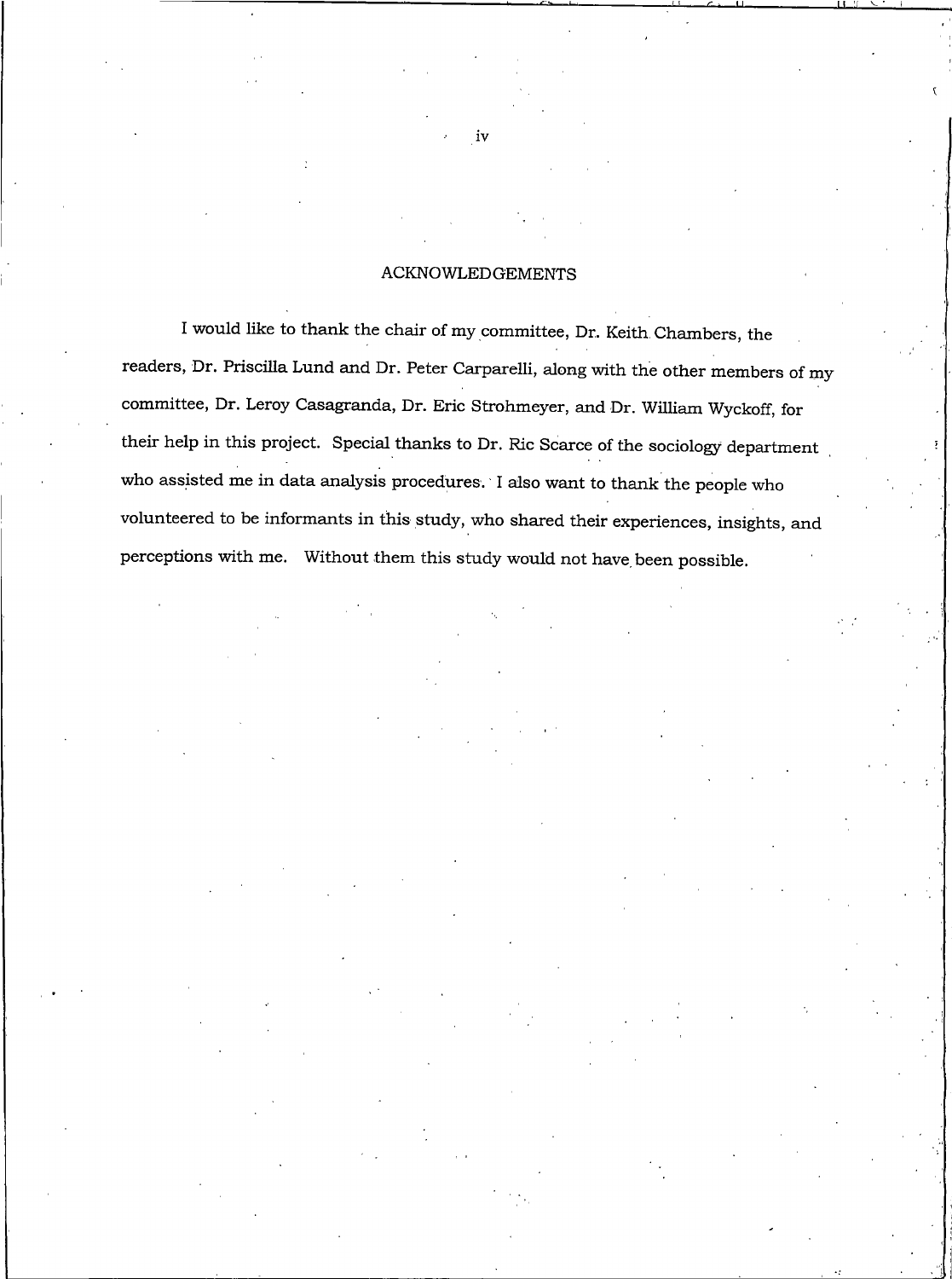# TABLE OF CONTENTS

|                                                            | Page |
|------------------------------------------------------------|------|
|                                                            |      |
|                                                            |      |
|                                                            |      |
|                                                            |      |
|                                                            |      |
|                                                            |      |
|                                                            |      |
|                                                            |      |
|                                                            |      |
|                                                            |      |
|                                                            |      |
|                                                            |      |
|                                                            |      |
|                                                            |      |
| Satisfaction with Superintendents and Superintendencies 33 |      |
|                                                            |      |
|                                                            |      |
|                                                            |      |
|                                                            |      |
|                                                            |      |
| Changes in the School Board and                            |      |
|                                                            |      |
| Board Incumbent Defeat and Superintendent Turnover54       |      |
|                                                            |      |
|                                                            |      |
|                                                            |      |
|                                                            |      |
|                                                            |      |
|                                                            |      |
|                                                            |      |
|                                                            |      |
|                                                            |      |
|                                                            |      |
|                                                            |      |
|                                                            |      |
|                                                            |      |
|                                                            |      |
|                                                            |      |
|                                                            |      |
|                                                            |      |
|                                                            |      |
|                                                            |      |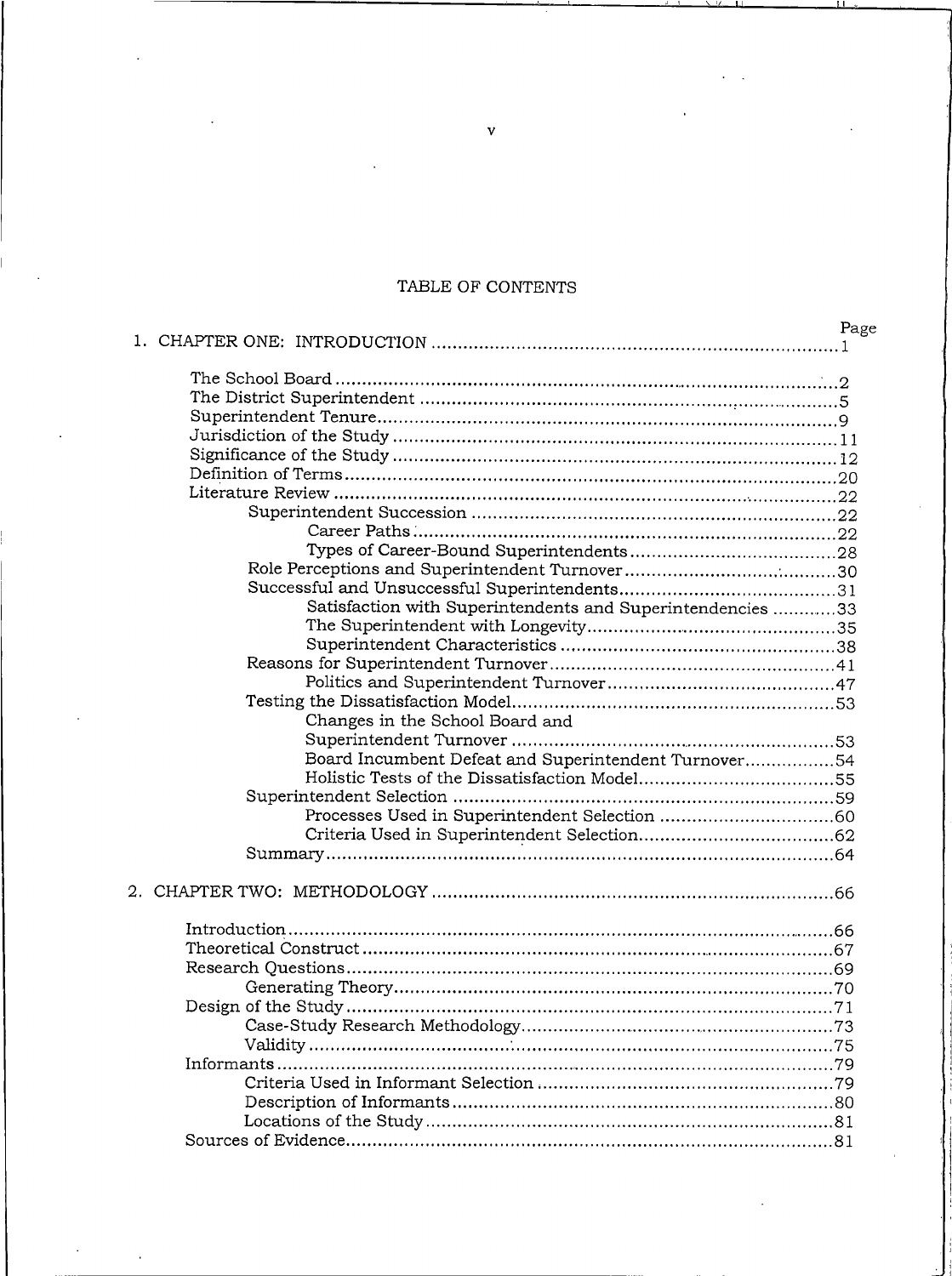|           | Page |
|-----------|------|
|           |      |
|           |      |
|           |      |
|           |      |
|           |      |
|           |      |
|           |      |
|           |      |
|           |      |
|           |      |
|           |      |
|           |      |
|           |      |
|           |      |
|           |      |
|           |      |
|           |      |
|           |      |
|           |      |
|           |      |
|           |      |
|           |      |
|           |      |
| Glaston   |      |
|           |      |
|           |      |
|           |      |
|           |      |
|           |      |
|           |      |
|           |      |
|           |      |
|           |      |
|           |      |
|           |      |
|           |      |
| Marygreen |      |
|           |      |
|           |      |
|           |      |
|           |      |
|           |      |
|           |      |
|           |      |
|           |      |
|           |      |
|           |      |
|           |      |
|           |      |
|           |      |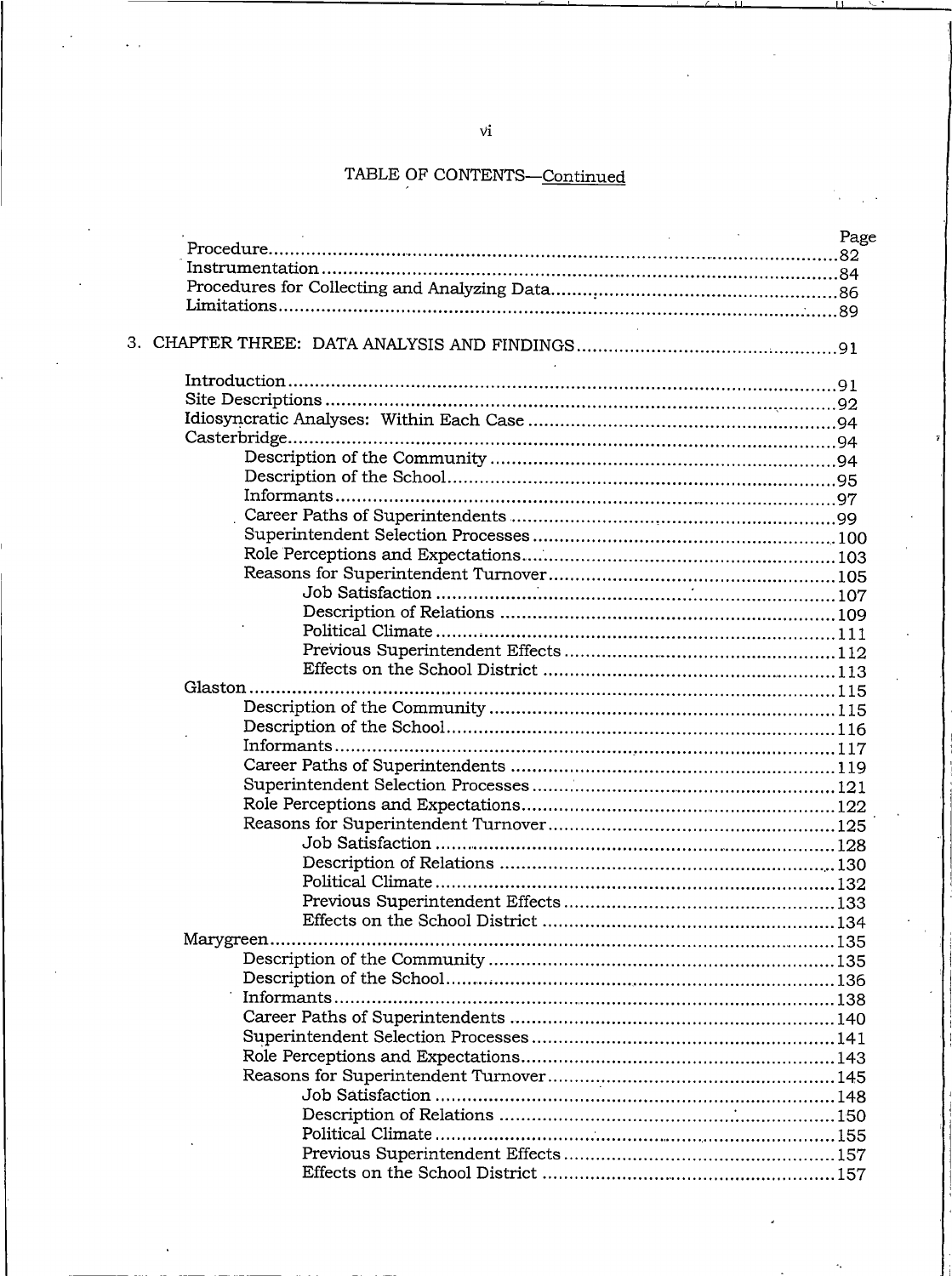$\ddot{\phantom{a}}$ 

| Page |
|------|
|      |
|      |
|      |
|      |
|      |
|      |
|      |
|      |
|      |
|      |
|      |
|      |
|      |
|      |
|      |
|      |
|      |
|      |
|      |
|      |
|      |
|      |
|      |
|      |
|      |
|      |
|      |
|      |
|      |
|      |
|      |
|      |
|      |
|      |
|      |
|      |
|      |
|      |
| -226 |
|      |
|      |
|      |
|      |
|      |
|      |
|      |
|      |
|      |
|      |
|      |

vii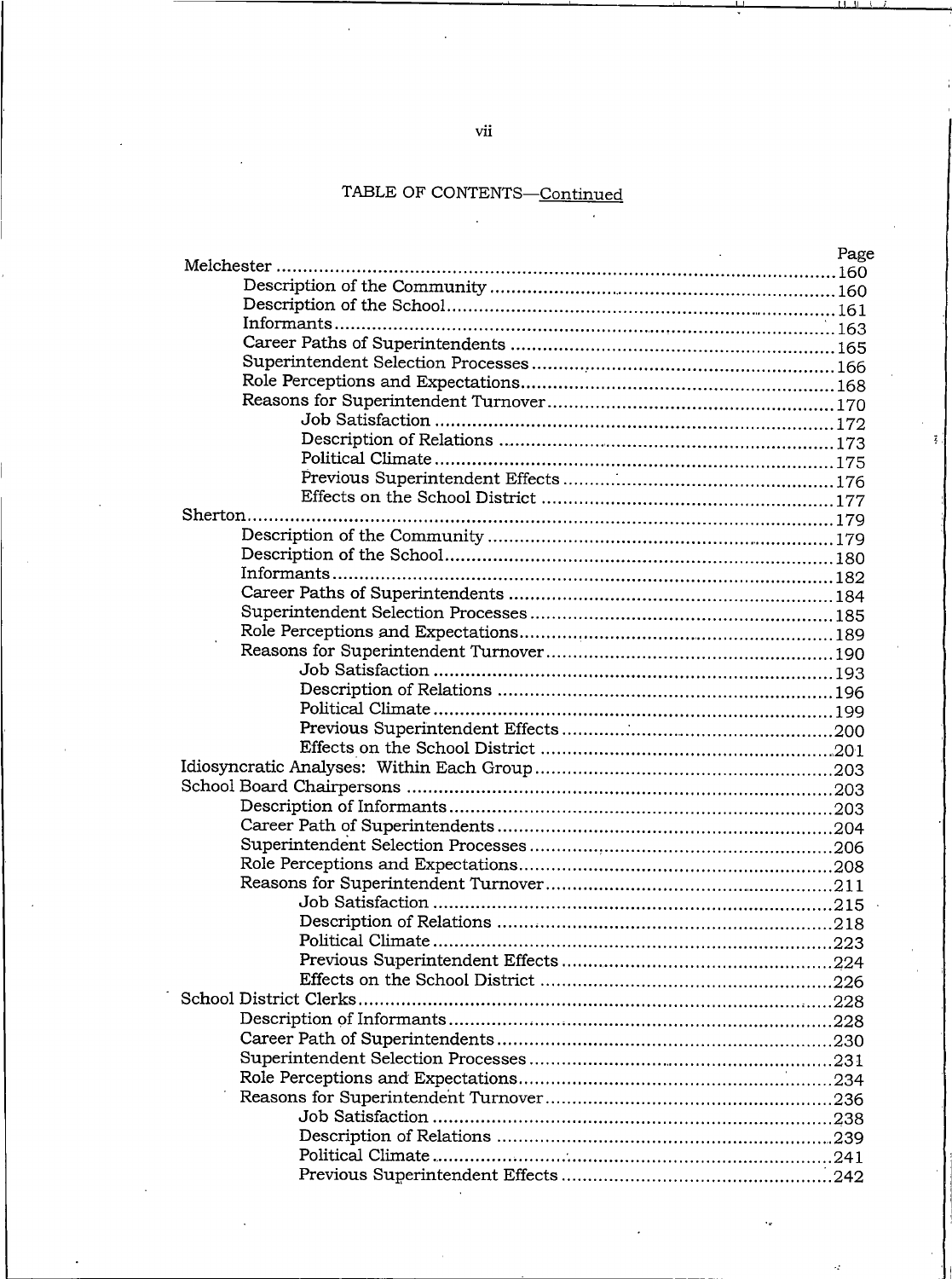|                                                                    | Page |
|--------------------------------------------------------------------|------|
|                                                                    |      |
|                                                                    |      |
|                                                                    |      |
|                                                                    |      |
|                                                                    |      |
|                                                                    |      |
|                                                                    |      |
|                                                                    |      |
|                                                                    |      |
|                                                                    |      |
|                                                                    |      |
|                                                                    |      |
|                                                                    |      |
|                                                                    |      |
|                                                                    |      |
|                                                                    |      |
|                                                                    |      |
|                                                                    |      |
|                                                                    |      |
|                                                                    |      |
|                                                                    |      |
|                                                                    |      |
|                                                                    |      |
| Nomothetic Analysis Across Three Groups:                           |      |
| School Board Chairpersons, District Clerks, and Superintendents276 |      |
|                                                                    |      |
|                                                                    |      |
|                                                                    |      |
|                                                                    |      |
|                                                                    |      |
|                                                                    |      |
|                                                                    |      |
|                                                                    |      |
|                                                                    |      |
|                                                                    |      |
| 4. CHAPTER FOUR: DISCUSSION, IMPLICATIONS, AND RECOMMENDATIONS287  |      |
|                                                                    |      |
|                                                                    |      |
|                                                                    |      |
|                                                                    |      |
|                                                                    |      |
|                                                                    |      |
|                                                                    |      |
|                                                                    |      |
|                                                                    |      |
|                                                                    |      |
|                                                                    |      |
| Reasons for Superintendent Turnover:                               |      |
| The School Board Chairperson and District Clerk Perspective314     |      |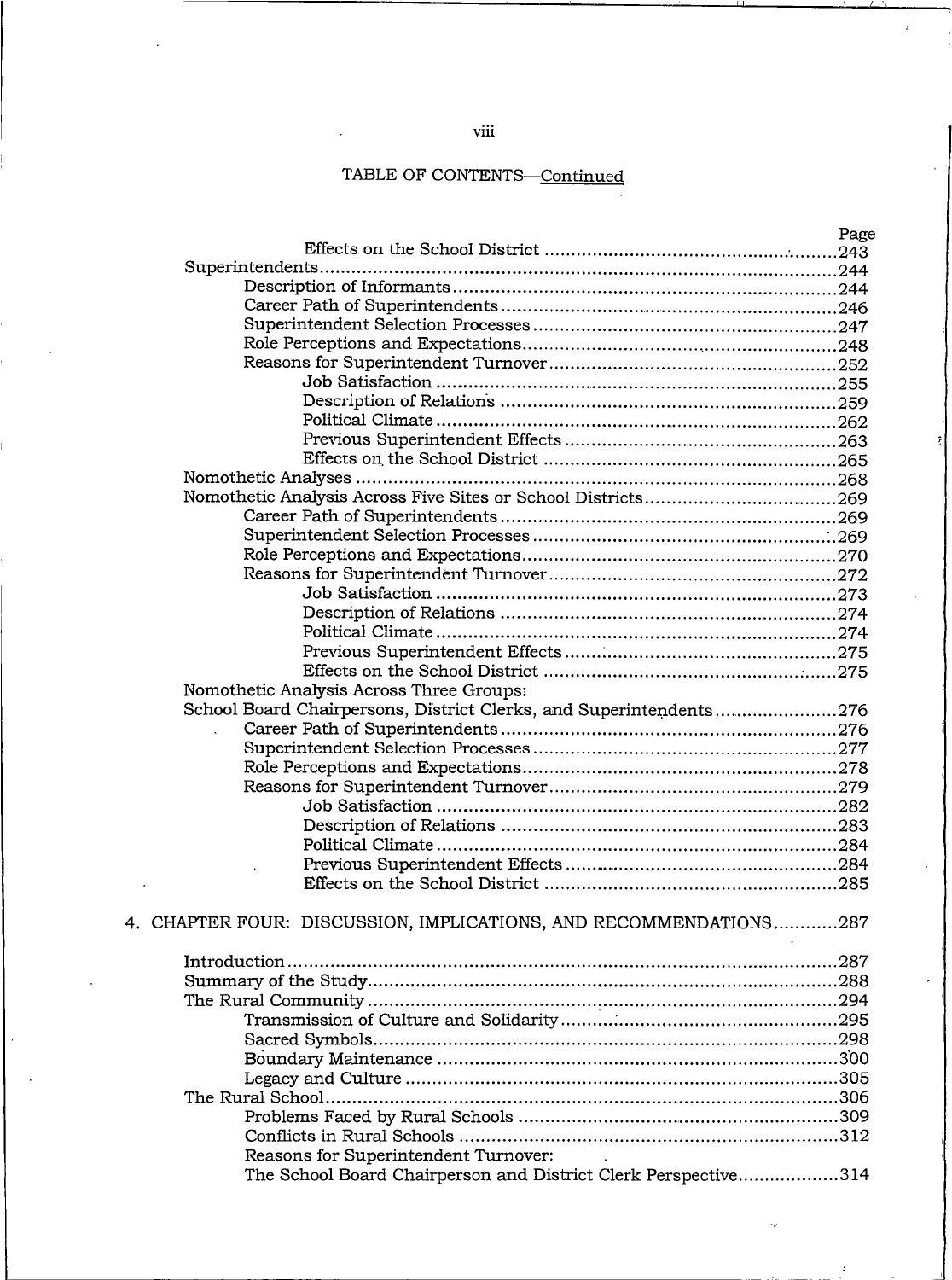|                                                                     | Page |
|---------------------------------------------------------------------|------|
|                                                                     |      |
|                                                                     |      |
|                                                                     |      |
|                                                                     |      |
|                                                                     |      |
|                                                                     |      |
|                                                                     |      |
|                                                                     |      |
|                                                                     |      |
| Effects of Superintendent Turnover on Rural Schools328              |      |
|                                                                     |      |
|                                                                     |      |
|                                                                     |      |
| Superintendent Turnover: The Superintendent Perspective336          |      |
|                                                                     |      |
|                                                                     |      |
|                                                                     |      |
|                                                                     |      |
| Effects of Superintendent Turnover on the Rural School344           |      |
|                                                                     |      |
|                                                                     |      |
|                                                                     |      |
|                                                                     |      |
|                                                                     |      |
| Implications for Preparatory Programs for School Administrators 351 |      |
|                                                                     |      |
| Career Orientations of Rural Superintendents351                     |      |
|                                                                     |      |
| Expectations of Superintendents in Rural Communities352             |      |
|                                                                     |      |
|                                                                     |      |
|                                                                     |      |
|                                                                     |      |
|                                                                     |      |
| Appendix A-Montana Superintendent Turnover Statistics371            |      |
| Superintendent Turnover in Montana School Districts 372             |      |
| Montana Superintendents Mobility Patterns and Turnover377           |      |
|                                                                     |      |
|                                                                     |      |
| Introductory Letter-First Contact with Informant 380                |      |
|                                                                     |      |
| Interview Protocol-School Board Chairperson381                      |      |
|                                                                     |      |
|                                                                     |      |
| Appendix C—School Districts' Organizational Histories 388           |      |
|                                                                     |      |
|                                                                     |      |
|                                                                     |      |
|                                                                     |      |

 $\overline{\phantom{a}}$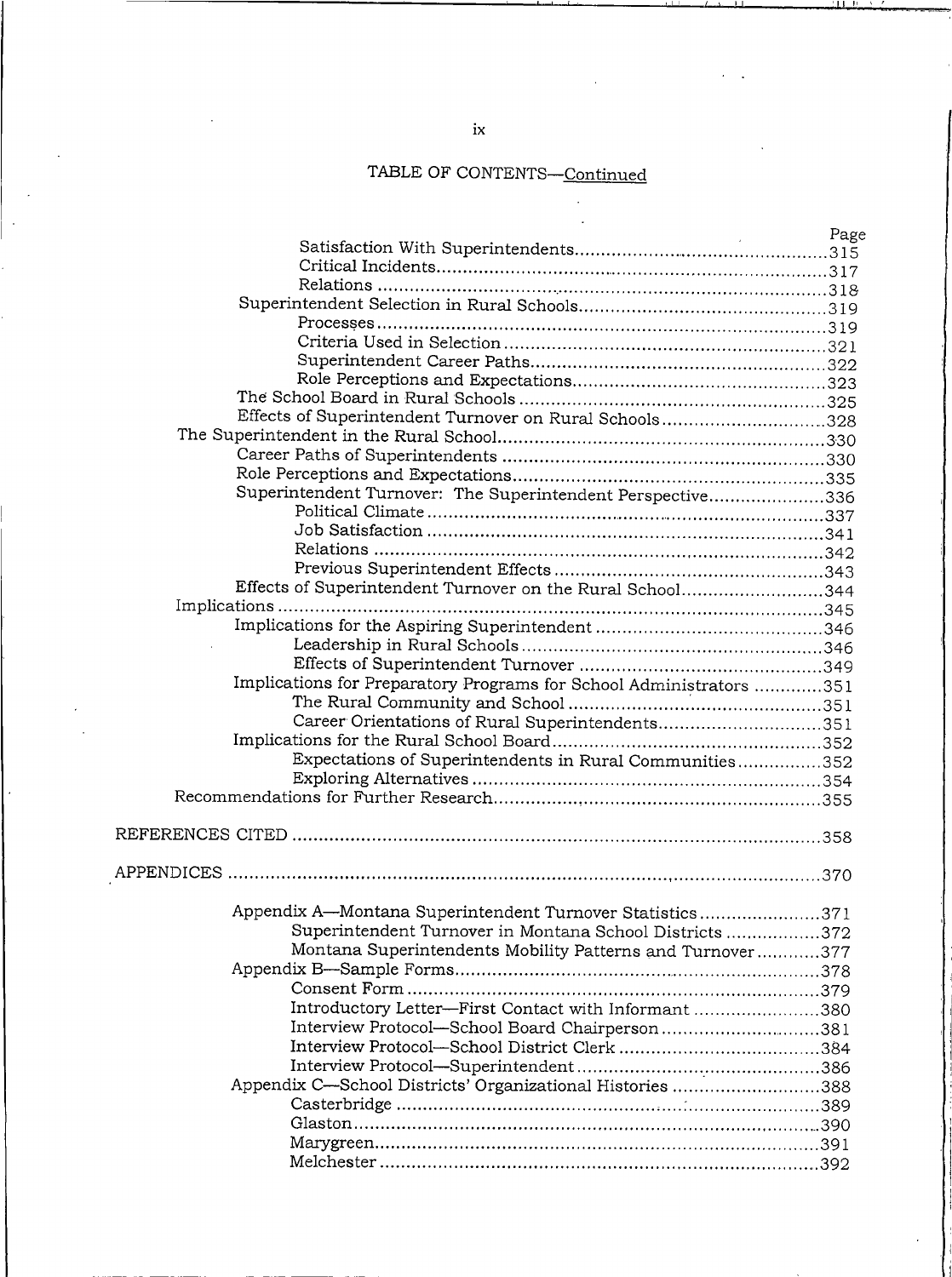$\mathbf{x}^{\prime}$ 

| יס פי |
|-------|
|       |
|       |
|       |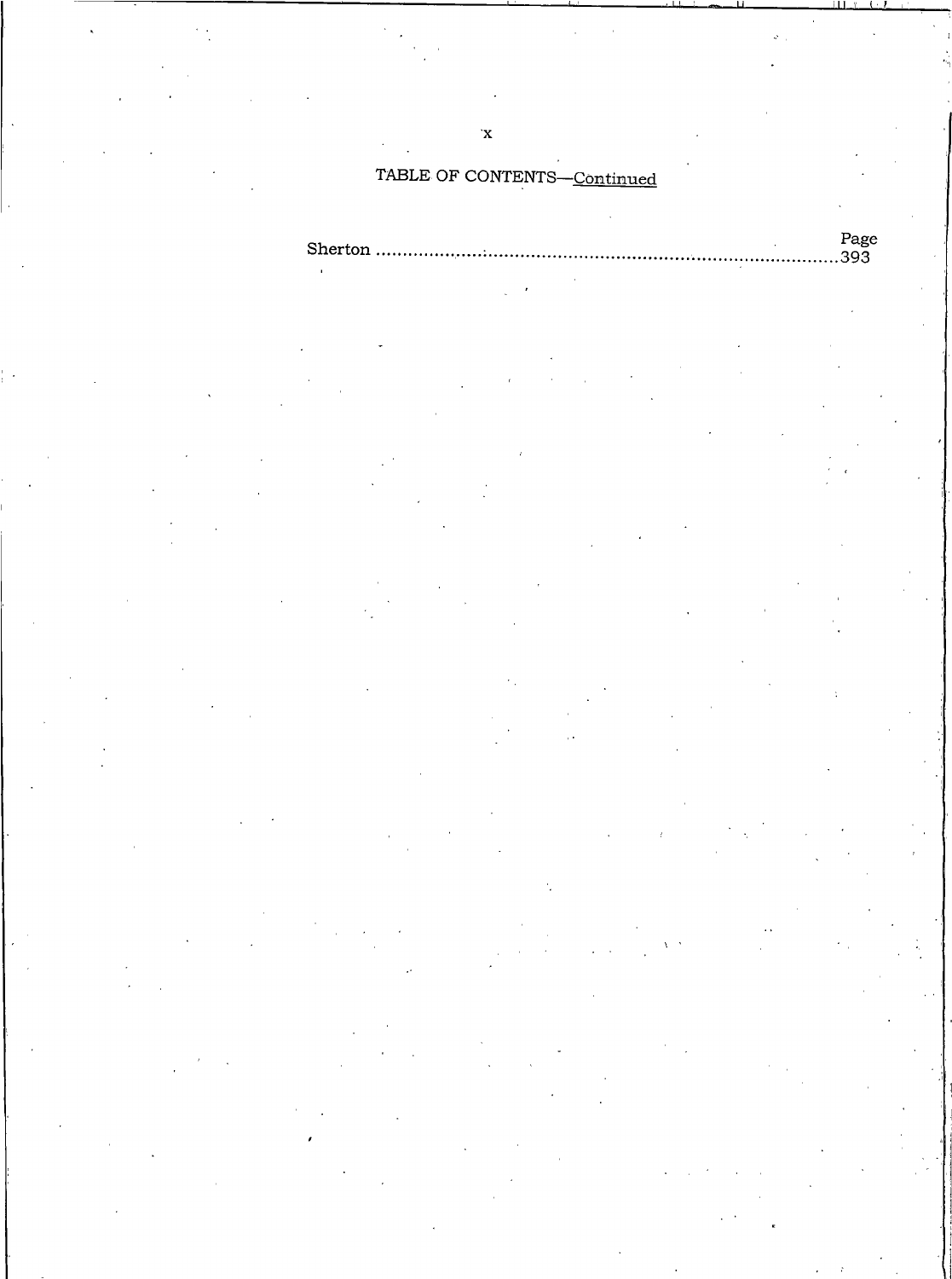# LIST OF TABLES

| Table |       | Page |
|-------|-------|------|
|       |       |      |
|       | $2 -$ |      |
|       | 3.    |      |
|       |       |      |

 $xi$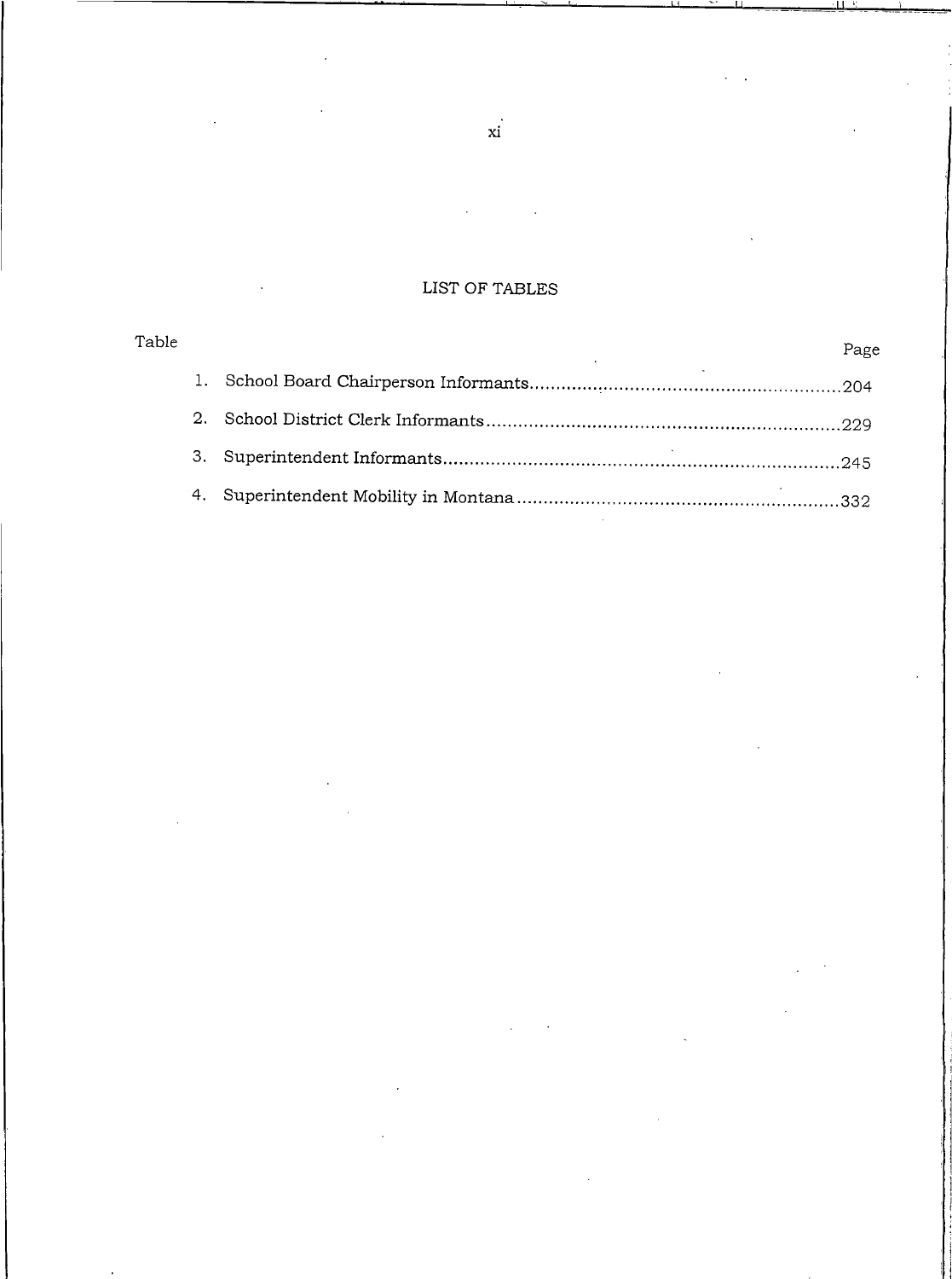# LIST OF FIGURES

| Figure        |                                                  | Page |
|---------------|--------------------------------------------------|------|
|               | 1. Iannaconne and Lutz Community Dissatisfaction |      |
|               | 2. Community Dissatisfaction With Schools is     |      |
| $\mathcal{B}$ |                                                  |      |

 $\bar{.}$ 

 $xii$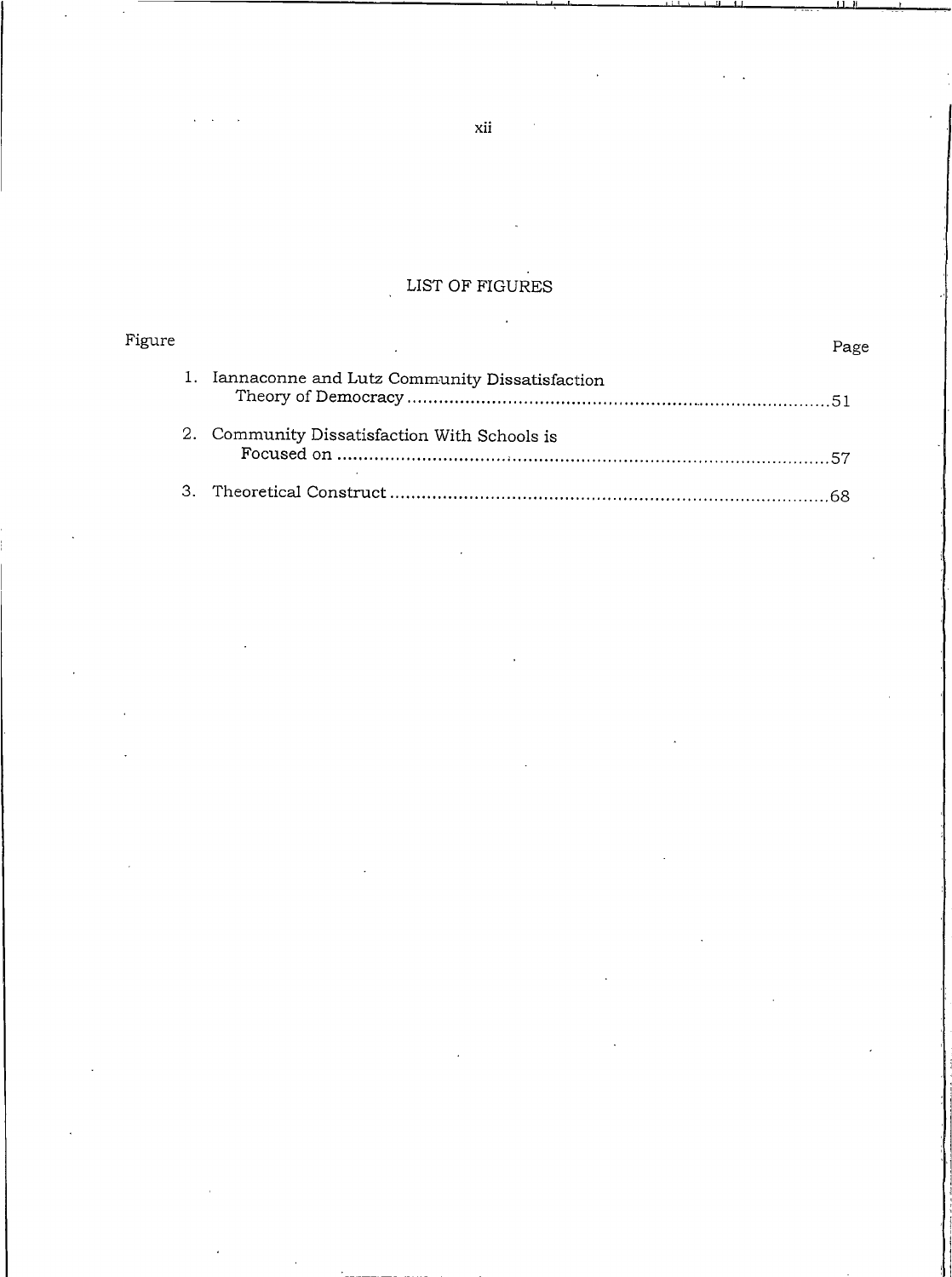#### ABSTRACT

The study utilized a qualitative multiple case study approach to investigate superintendent turnover in five small, rural school districts in Montana, which showed a historically low rate of superintendent tenure over the last 21 years. All five schools historically employed a superintendent in the dual role of principal and superintendent, and were agricultural and geographically isolated. Three groups of informants were interviewed face-to-face. Informants were school board chairpersons, district clerks, and superintendents. In all, 38 interviews were held. Two key informants assisted in selection of the five school districts studied. Interviews were analyzed using content analysis in two ways: (a) idiosyncratic analysis within each case and within each group of informants, and (b) cross-case analysis using nomothetic analysis between and across perceptions of those cases and groups. Constant comparative analysis was applied to generate grounded theory (Glaser & Strauss, 1967).

The guiding theoretical construct used to investigate superintendent turnover in this study was a modified version of one advocated by Miskel and Cosgrove (1985). Research questions revolved around four topics: (a) career paths of superintendents, (b) superintendent selection processes, (c) role perceptions and expectations, and (d) reasons for superintendent turnover.

Major findings from the study were tied to sociological descriptions of the rural context and its role in superintendent turnover in small rural schools. The rural context is characterized by themes of culture maintained by solidarity. Solidarity is the sharing of a common identity through use of sacred symbols. Frequent informal interactions across a variety of contexts builds solidarity. Solidarity is maintained by establishing a boundary which imposes sanctions against those who violate sacred symbols. Those who violate sacred symbols are often viewed as suspicious newcomers. Schools are seen as the primary way that rural communities transmit their legacy and culture to their children. The bureaucratic arrangement of the school in the rural community and the expectation of the superintendent as an educational expert often conflicts with the rural context. Informants' descriptions of the career aspirations and career paths of superintendents was found to conflict with their descriptions of the ideal superintendent to serve in their schools.

xiii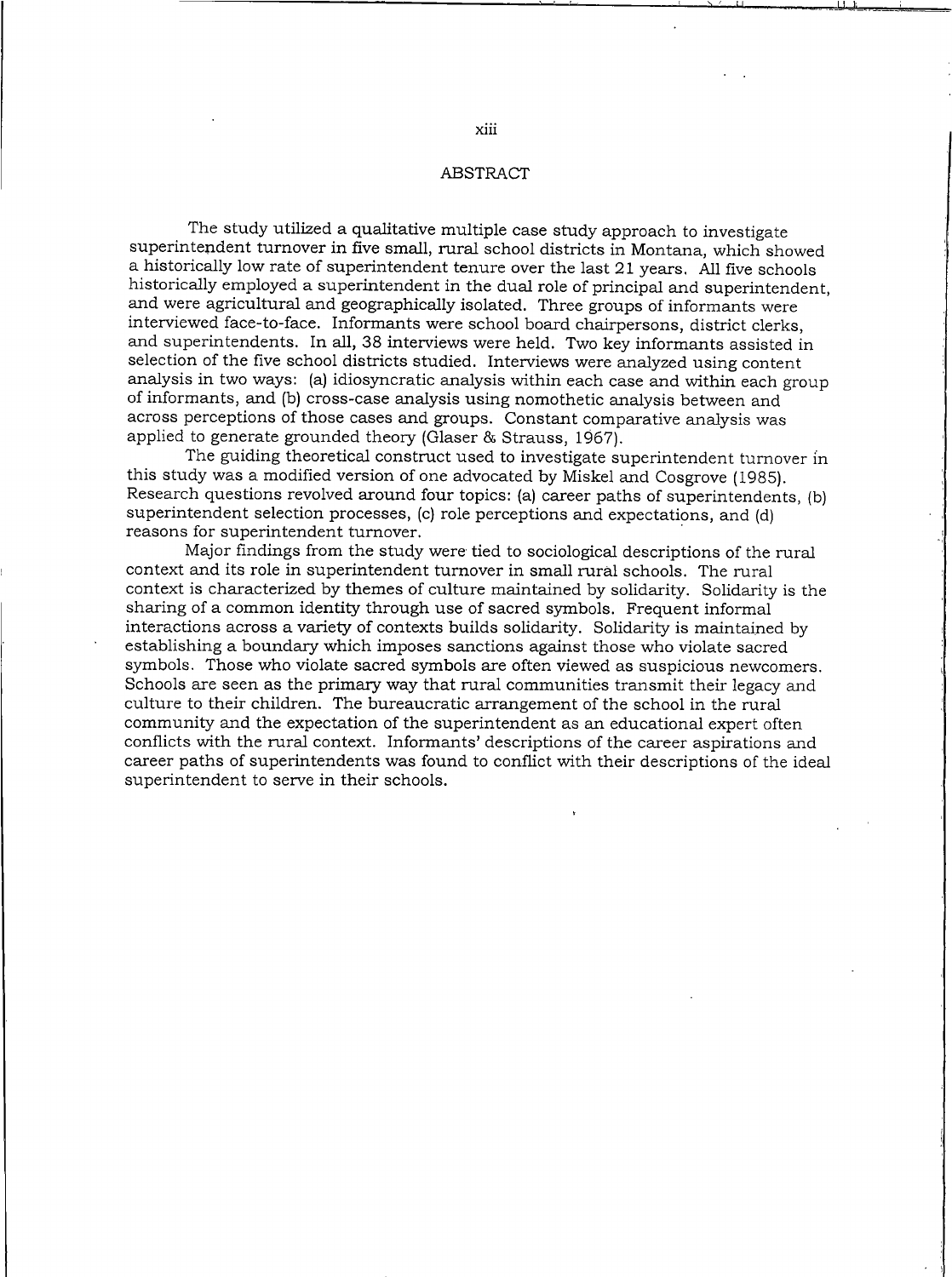# **CHAPTER 1**

#### **INTRODUCTION**

<span id="page-14-0"></span>The public school superintendent has been the focus of many studies. Superintendent career paths, mobility patterns, ability to cope with stresses of the job, role perceptions, competency areas, selection processes and reasons for turnover have all been investigated. The broader relationship between the superintendency and its societal context has received somewhat less attention. This study focuses on the small school superintendent in rural communities which have histories of excessive superintendent turnover, investigated by means of a qualitative case study approach.

Montana has 473 school districts, with 72% considered rural according to the National Center for Educational Statistics. In a pilot study (Carson, 1998) conducted in preparation for this research it was found that from 1977/78 to 1997/98, the annual average turnover rate was 20%. For small, rural school communities with a school district population under 1,000, the annual average turnover rate was 27% from 1977/78 to 1997/98. During this time the state-wide average length of

 $\mathbf{1}$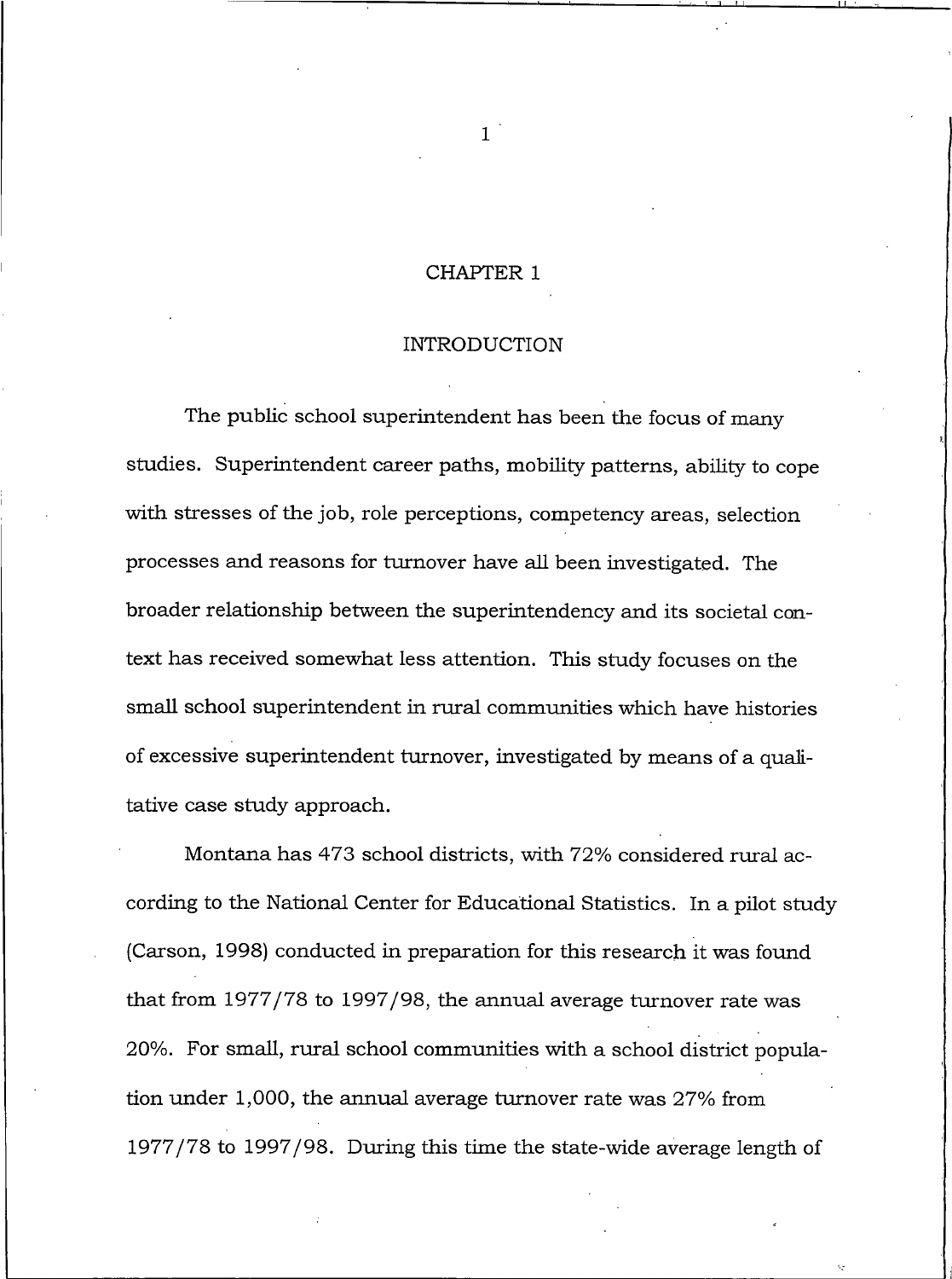time a superintendent spent in one district was 5.1 years. For small, rural school districts the time spent in one district was four years. While there is a great deal of anecdotal folk wisdom among professional educators regarding the apparent volatility of the superintendency in smaller districts, systematic study of the phenomenon has been lacking.

Questions and rumors persist among professional circles regarding an alleged cadre of superintendents who consistently move from one small, rural district to another, and why these districts continue to hire these roaming superintendents. Questions are also asked about why several small, rural school districts are "volatile" for anyone in the role of superintendent, since no single superintendent seems to stay in those particular districts for any length of time. This study questioned whether existing theories are adequate to explain the complex phenomenon of superintendent turnover in the context of a small, rural school district.

#### The School Board

One aspect of schools that has changed very little over time is the local nature of control over schools. Local communities in the United States historically have maintained control of schools through their local school boards. Before the 1900s the school board's responsibilities were primarily those of policy and decision making. During the 1800s school boards were also known as school committees. In most of the large cities

 $\overline{2}$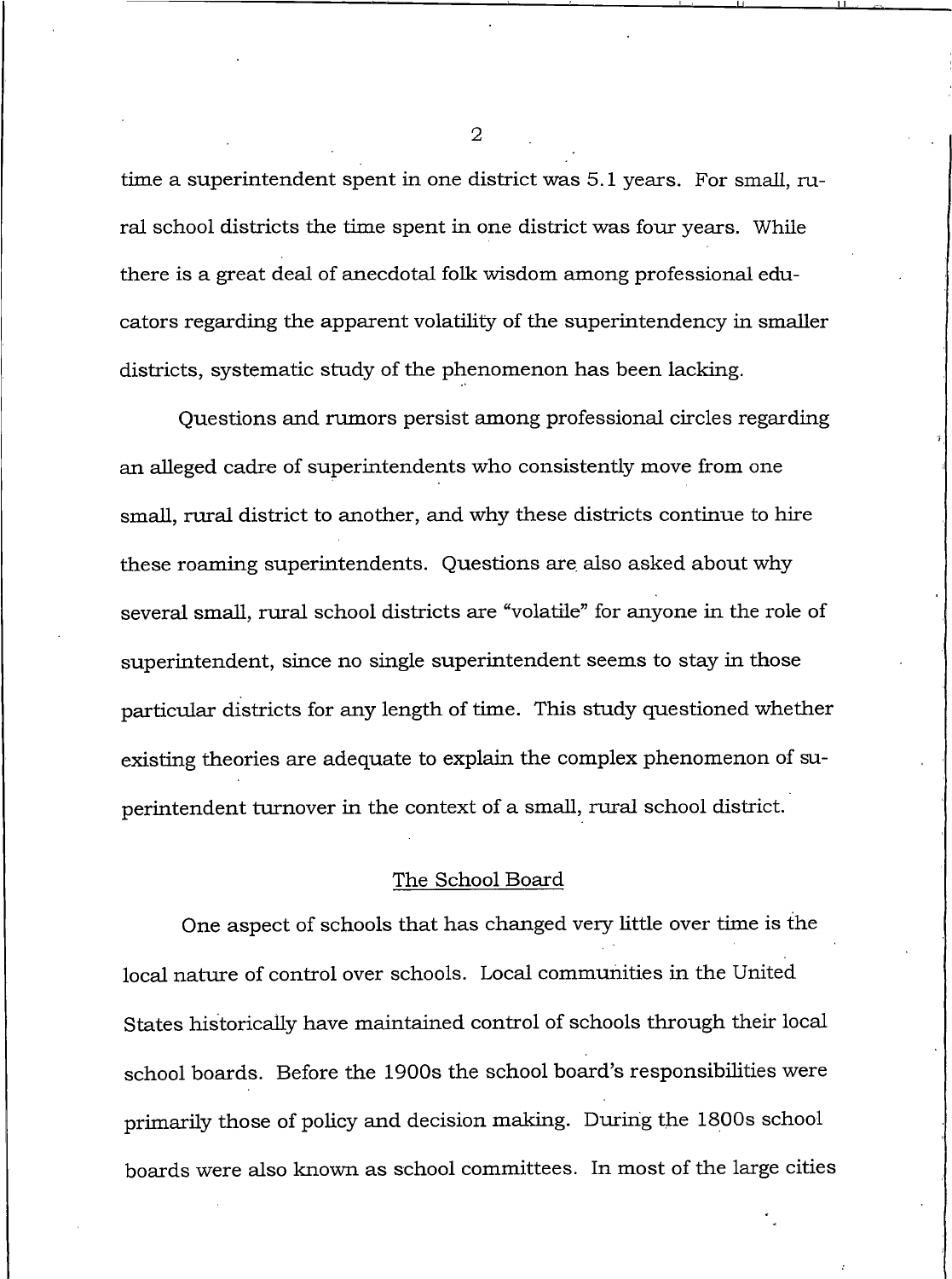these committees were made up of members elected from city wards. Since there were many wards, there were many members on the school board. The primary aim of each member was to look out for the ward which he or she was elected to represent. This was a form of grassroots politics that made the position extremely political, and which critics of ward politics said tended to lead to corruption. Through their political representatives, wards vied for sites of school construction, and in antebellum times wards advocated applied political pressure to ensure that veterans from their wards be appointed as teachers. Wards competed to secure financial gains by ensuring that merchants from their ward be appointed to outfit schools with supplies. These ambitions often superseded the central task of ensuring quality classrooms for their children according to critics like Cubberley (1927).

Small schools had similar problems. Small rural schools were believed to be inefficient. Vocal city superintendents and professors in university research institutions advocated consolidating these schools in order to make them more cost efficient while improving educational standards. After consolidation, students would be exposed to a broader curriculum, better facilities, and would be taught by more qualified teachers.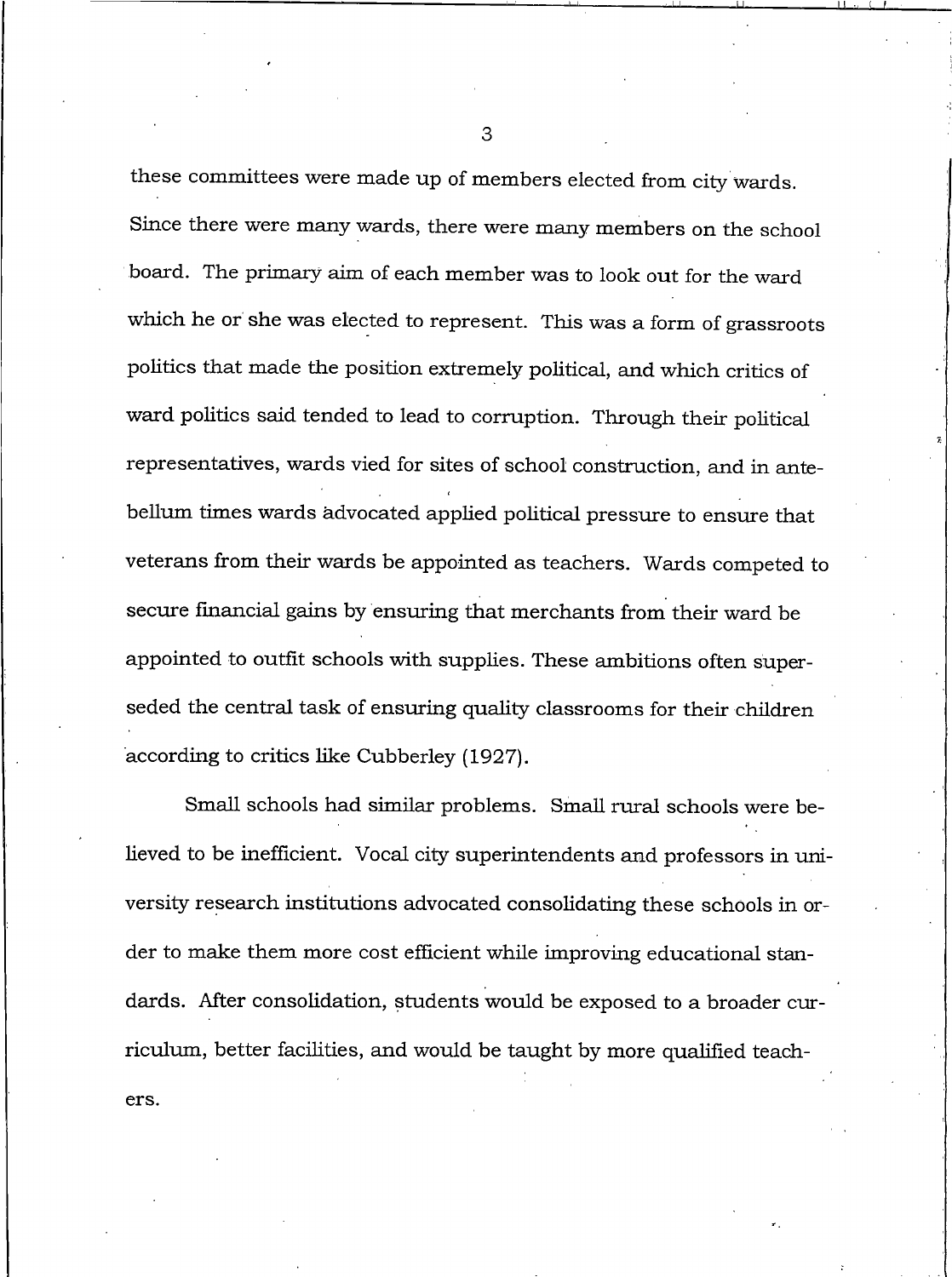A wide disparity existed in the quality of small rural schools. For example, in one particular school district there could be dozens of small schools each struggling with their individual governmental and curriculum problems. Standardized administrative procedures and centralized decision-making was viewed as a means for resolving the chaos.

Seeing various problems with traditional administrative mechanisms, Cubberley, an advocate of the efficiency movement, had a vision for the future school that was quite different. His plan was not a district plan of administration but rather a county-wide plan. He believed his plan would solve the problems of the small rural school by consolidating them into one that was centrally administered. This county plan would also eliminate problems with the local school board largely by by-passing local politics altogether. About the only "rights" these people would give up would have been, "the right to elect a horde of unnecessary school trustees, and often in addition to mismanage the education of their own children" (p. 233). Such was Cubberley's sympathy for democratic localism.

Despite educational visionaries who argued for changes in school governance, strong vestiges of local district governance remains today. Such a form of governance is not without certain inherent problems, however. Perhaps no one has been more affected by these problems than

 $\overline{4}$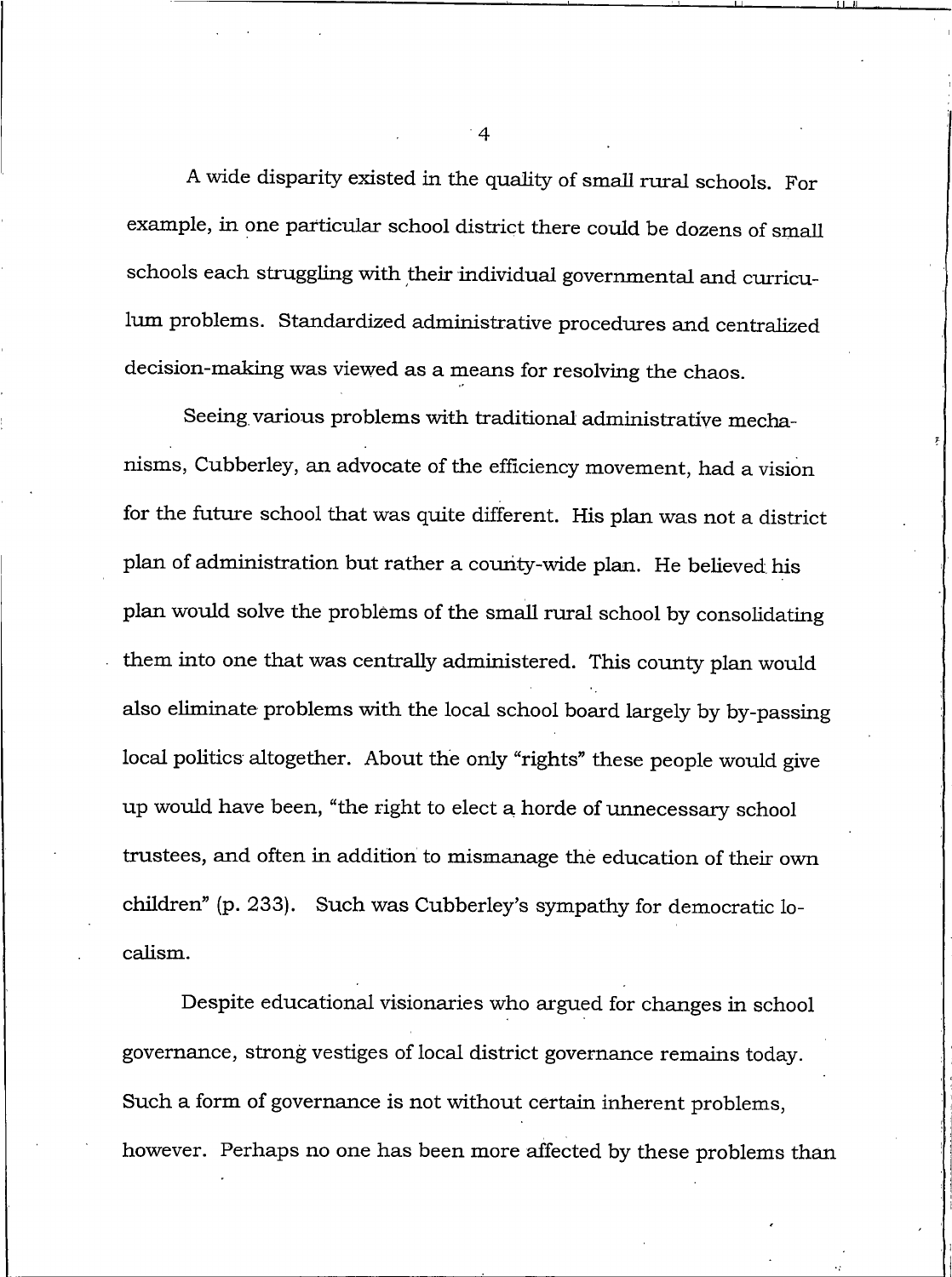the school superintendent. Until the social dynamics in these school districts have been thoroughly analyzed and mapped it will remain a mystery why school superintendents come and go as they do. The study must be able to take into account not only the professional duties of the superintendent but the more subtle social, cultural, political, and historical dimensions of the communities these individuals are supposed to serve, and nowhere is this broader, naturalistic perspective more necessary than in small districts where, to an extent not often appreciated, the school is the very heart of the community. Superintendents who expect to treat the position of superintendent merely as a job may often discover that their failure to connect with the community itself is their greatest point of vulnerability. While this assertion has often been made, it has not to date been systematically studied.

#### The District Superintendent

The role of the superintendent has evolved into something entirely different from what it was initially (Callahan, 1962). Originally the role of the superintendent was close to that of a schoolmaster, a supervisor of teachers and students, with the board of education making all the major decisions. The growth of the superintendency has been linked to the evolution of the school board. Early superintendents were vocal defend-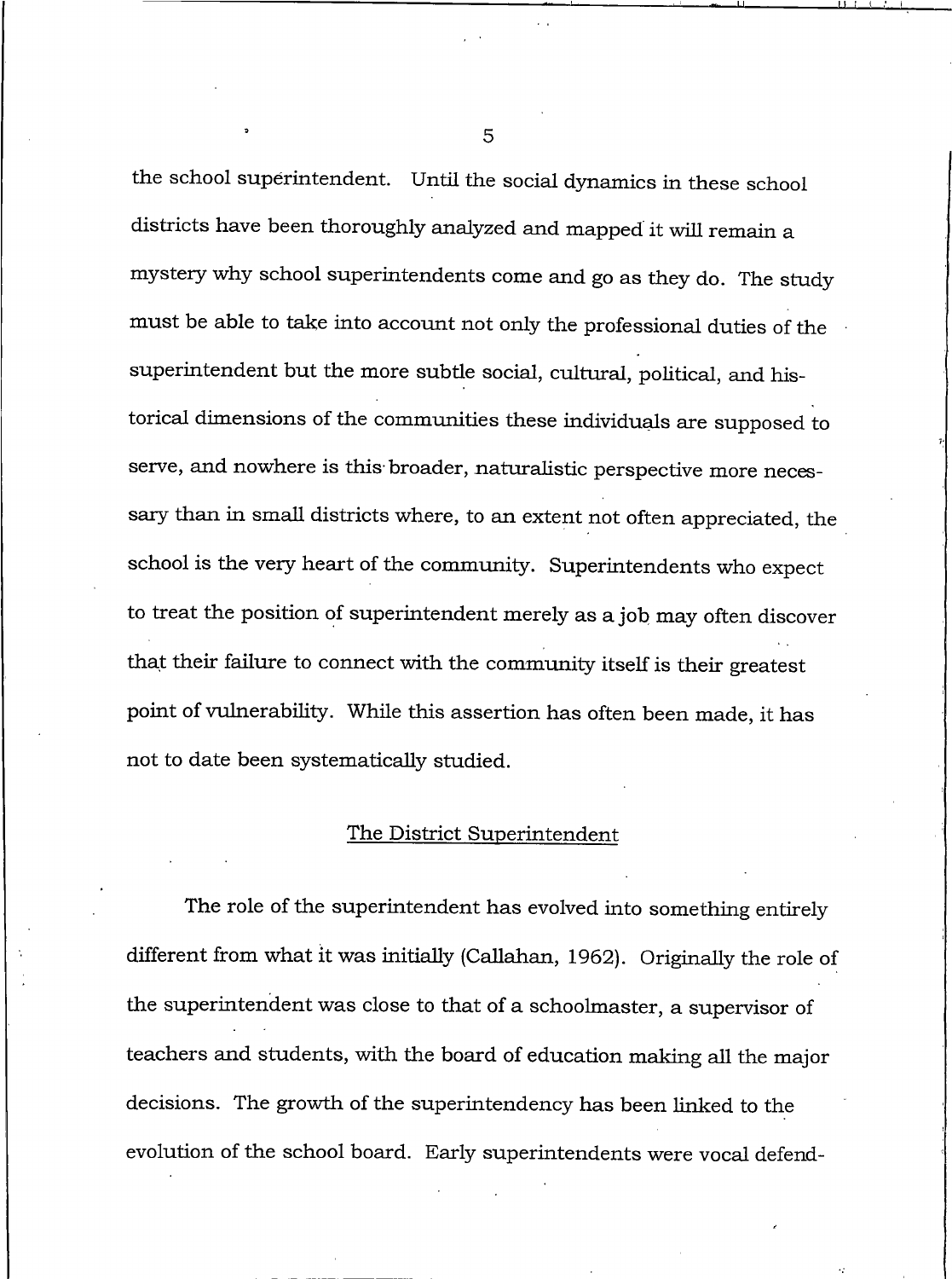ers of the common school movement, and approached their mission with a kind of messianic zeal.

The first designated superintendent of schools was an educational advocate named Gideon Hawley. Hawley's position as a state superintendent was the forerunner of the position of city superintendent. He was appointed in 1812 as a state officer of New York "to look after the establishment and maintenance of all the schools throughout the State" (Cubberley, p. 158). His appointment was short-lived due to the fact that he "gave such offense to the politicians of the time". He was removed from office and in 1821 the position was eliminated. Nonetheless, in 1854 New York again established the office of Superintendent of Public Instruction and by 1867 Vermont, Louisiana, Pennsylvania, Tennessee and Illinois had also established the state office. The kind of volatility Hawley experienced in his position seems to have been a hallmark of the superintendency at many levels ever since.

A lack of consistency in schools was a fact that Horace Mann (1796-1859) uncovered in his investigation of Massachusetts' schools during the mid 1800's. His findings contributed to a broadening of the superintendent's functions to include, among other things, requiring some form of a teacher's certificate, ensuring that school subjects re-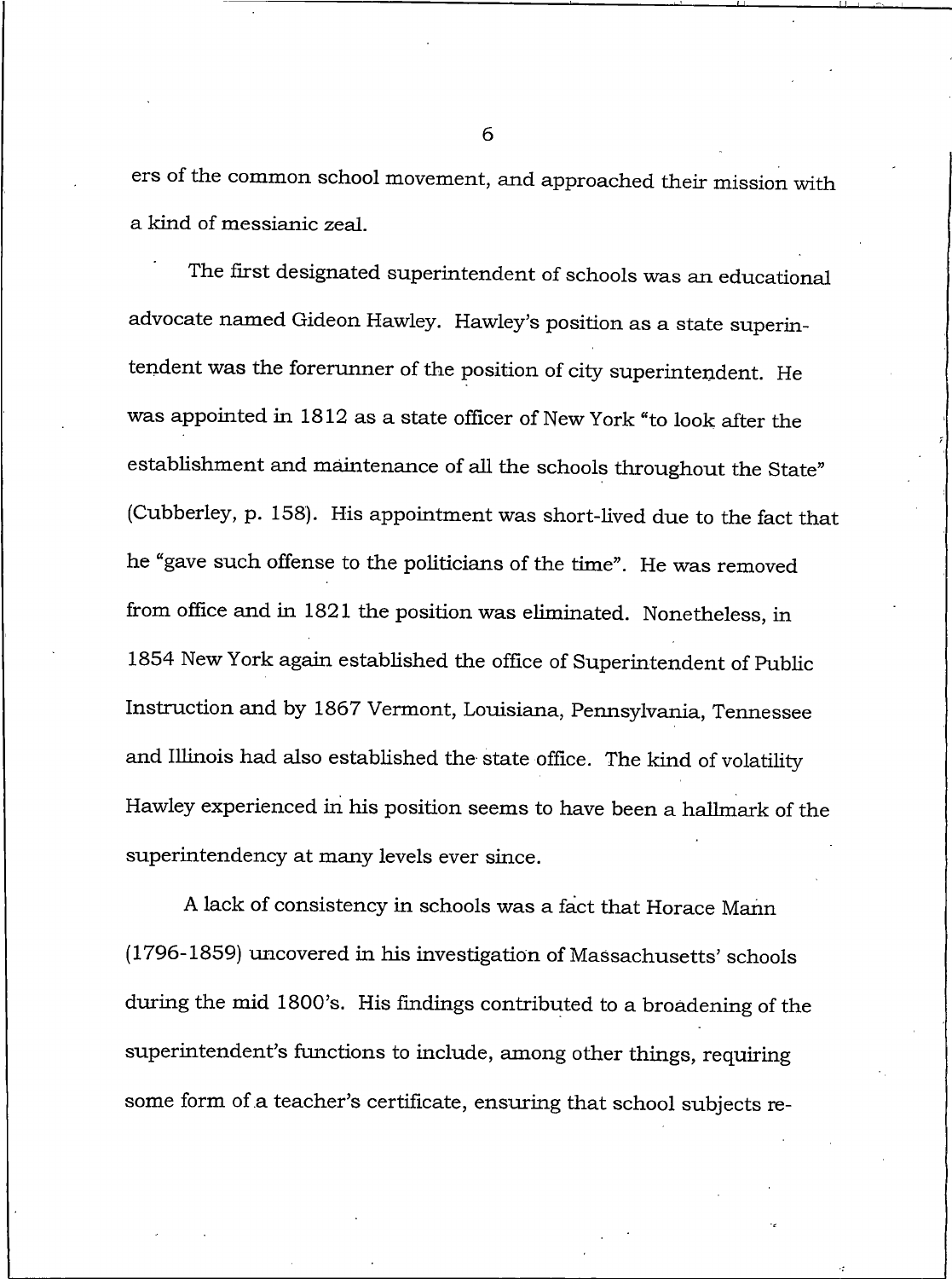quired by law were taught in the schools, and ensuring that schools were opened at least for the amount of time required by the law.

Cubberley (1927) states that by 1861 thirty-four states had also created an office for a county superintendent of schools. Additionally, twenty-five cities had created a city superintendent of schools by 1861. These positions were at one time filled by election, and some still are today. Superintendents of schools' main responsibilities were collection of statistics and exhorting the people to maintain and support schools. Early school superintendents also had the responsibility of attempting to institute some semblance of standards in the schools.

This role, for which laypersons were once elected, evolved into one that could only be filled by a person having professional training and knowledge. Of particular significance in the early 1900's were the effects that the emerging "scientific management" principles had on the superintendency. Highly centralized, bureaucratic and hierarchical school organizations were formed to transform schools along the lines of the industrial model. Scientific management promised highly efficient organizations with increased "production" levels. Superintendents took over many of the decisions that school boards had made. The industrial model of management remains prominent in the governance of schools, even today.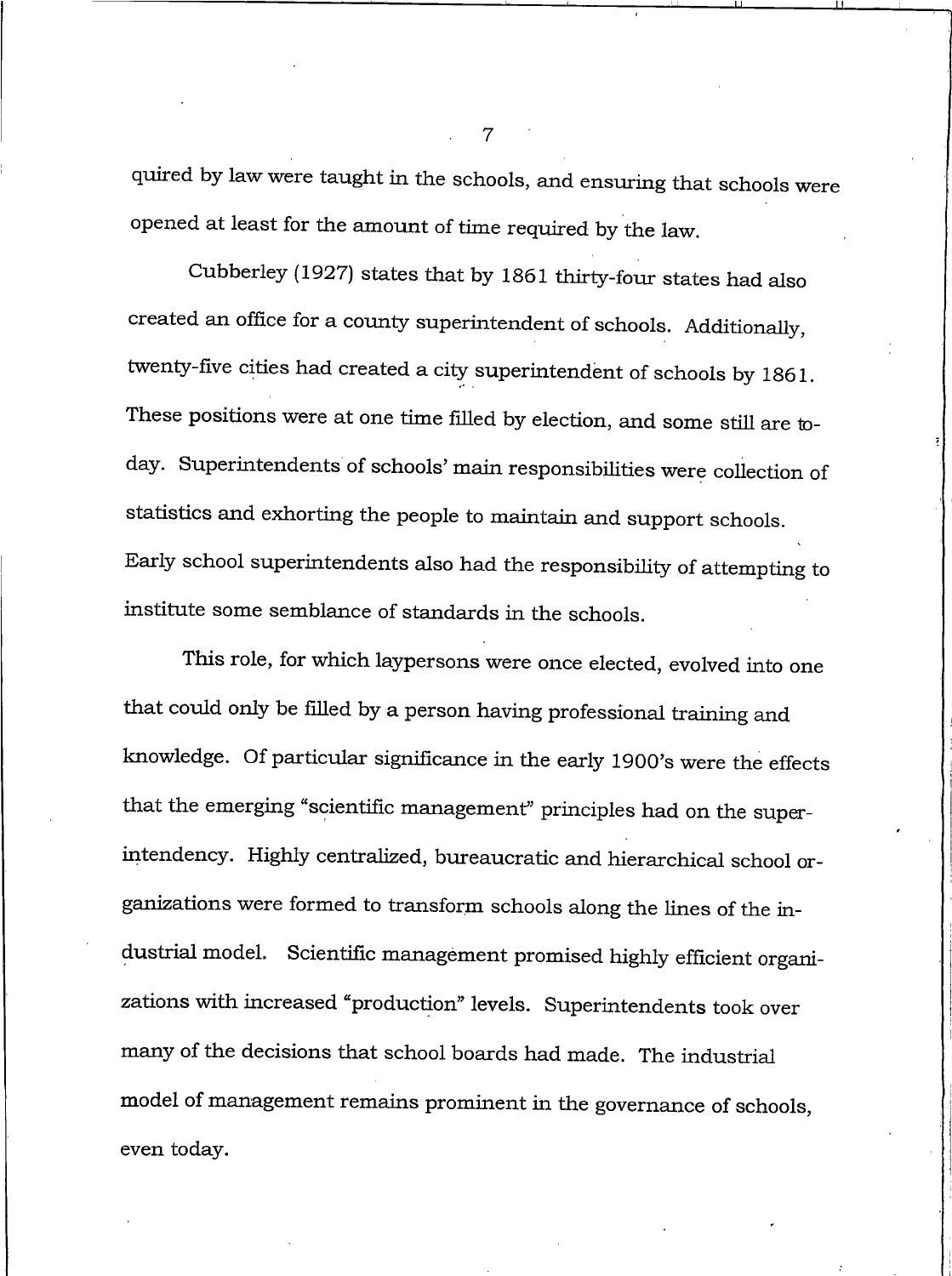The status of the superintendency changed after World War II. Callahan (1962) explains that the major events that jolted the educational leaders in the 1950s included the threat of communism, the launch of Sputnik, the Supreme Court ruling that separate schools for blacks and whites were inherently unequal, and lastly, the large yield of children from the baby boom and the demand for increased funding for schools. With the increased emphasis on bureaucratic and industrial management models of governance, and the increasing financial commitment communities made to their schools, the superintendent's role changed from that of an educational expert who operated independently of the political turmoil around him to a role that is inextricably political in nature.

Throughout the years that followed, the superintendent had to deal with increasingly vocal demands from various societal groups. Democratic processes that began with the Civil Rights movements of the 1960's have created a society in which all constituents understand their right to be heard. The superintendent faces more and more pressure from groups demanding representation and desire for control over the public schools. In time these groups have garnered political clout necessary to elect their own representatives to the school board. This happens in the politics of large schools systems, but it also happens in small dis-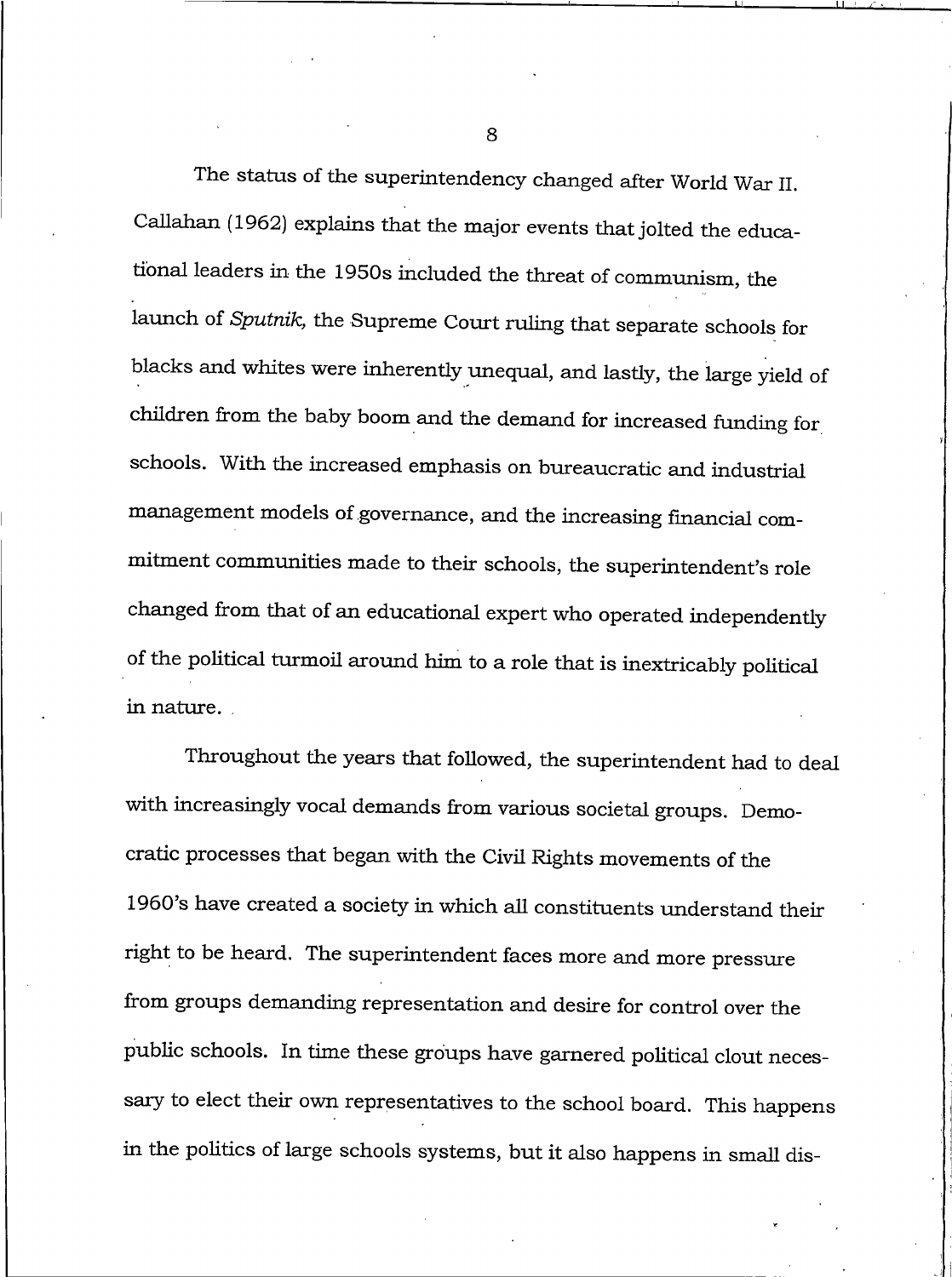tricts where the constituent groups may not be as clearly delineated from the view of the casual observer.

#### Superintendent Tenure

In his book, Call School: Rural Education in the Midwest to 1918, Paul Theobald (1995) examines characteristics of the rural school. The underlying assumption about the ideal rural teacher, in the view of the typical board of education in the early 20<sup>th</sup> century, was an individual who "kept excellent discipline, made do with whatever books or equipment were on hand, maintained a secluded personal life in the community, and moved on to a different school when the term was over" (p. 100). Of course, the rural teacher in those days was the sole professional responsible for the small rural school.

As this study will show, there is an analogous perception today, not only by rural school boards, but also by superintendents who serve them. Superintendents are often viewed as transient figures. According to Carlson (1972), superintendents are caught in a dilemma concerning a long tenure in the position. They realize a superintendent cannot always act in a manner that assures re-election year after year, and at the same time maintain a quality standard of education in their district.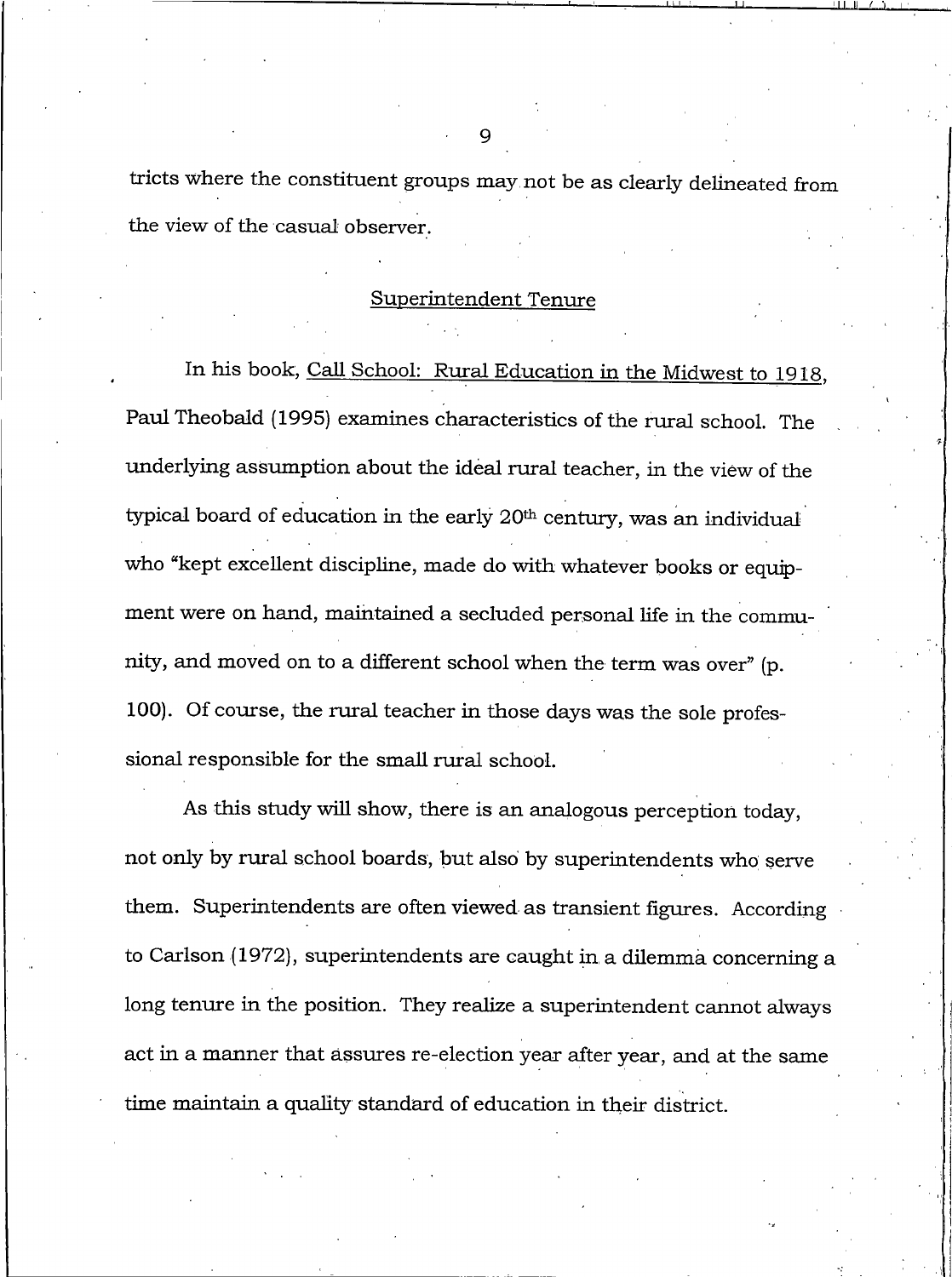A story written in 1916 and published in the American School Board Journal (Anonymous, 1916) captures quite nicely the conditions of the superintendency. The cover of the issue was appropriately titled, "The Sword of Damocles in the Schoolroom", and was illustrated by a picture of a teacher with a sword hanging above her head. The sword was embellished with "Dismissal or Re-election?" The author of an article included in this issue called himself, A Veteran Fighter in the Field of American Education and titled the article "Why Superintendents Lose Their Jobs". In the article the Veteran Fighter described the informal conversations between superintendents that took place at a national school superintendent convention in Detroit. The author explained that the one topic of interest to all superintendents, raised informally quite often but never addressed in the formal meetings, was the crucial problem of the superintendent's tenure of office. The author pointed out several times that, "nothing, absolutely nothing, was of more vital consuming interest to the average superintendent of schools than the tremendously important question of whether he will be retained in his present position for the coming year" (p. 18). The story continues with the author describing a conversation held among four of the superintendents who spoke with sincerity concerning their tenure in office.

Said one, "Are you going to remain in \_ next  $year?$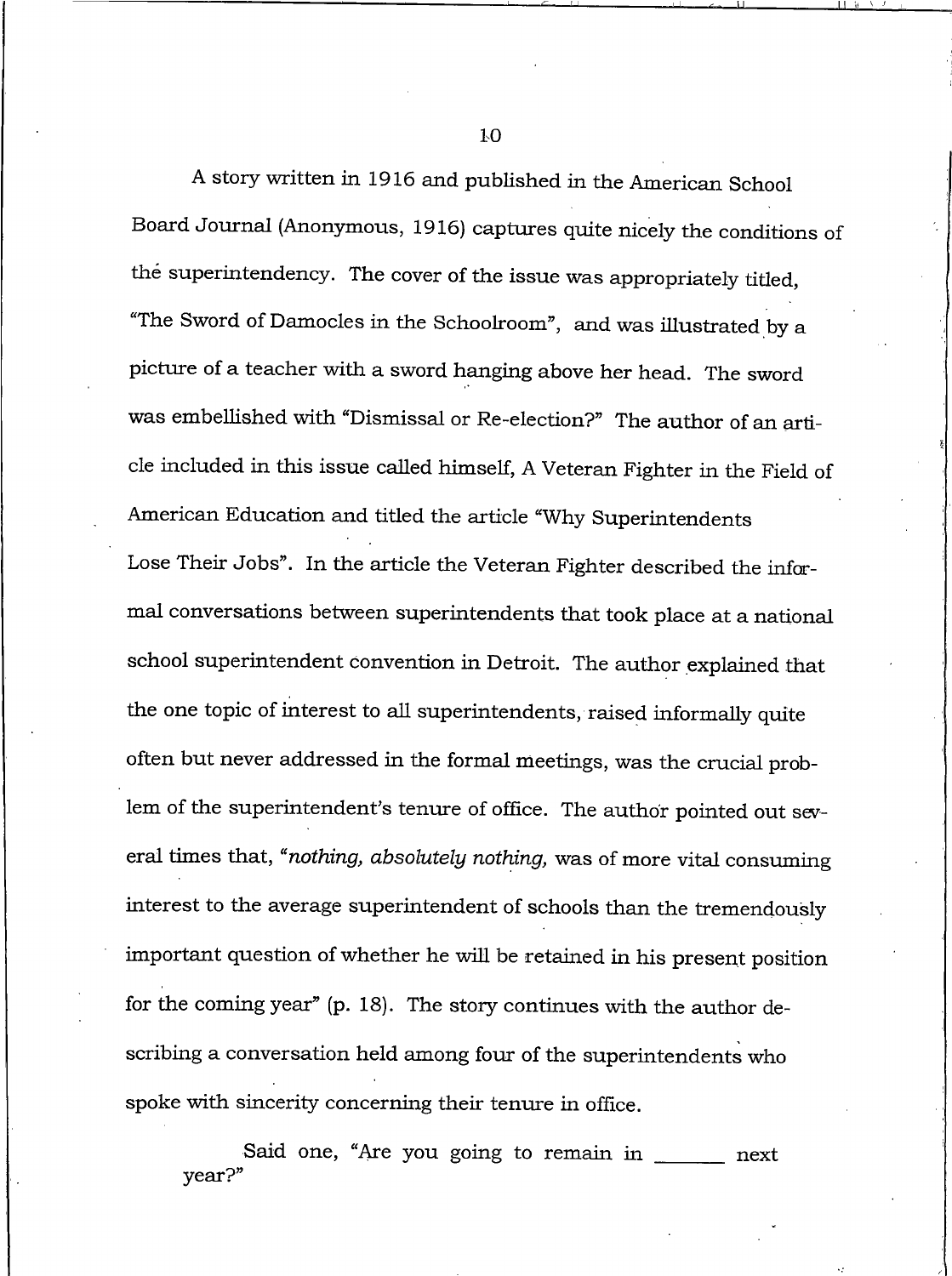"No, I'm not," replied the one addressed. "The floral tributes are now being prepared."

...The third man volunteered the information that at the last election of his board of education, the balance of power which had for the past several years enabled him to retain an eyelid hold on his position, had been disturbed. The odd man was now against him. The petitions for his retention were being circulated, but the obituaries were even then under way.

...The fourth man drew from an inside pocket a small morocco bound note book. "Gentlemen," he said, "your conversation is full of information. I have in this little book the reasons, compiled at some expense of trouble and correspondence, for the enforced resignation of school superintendents in my state for the past ten years. While sympathizing with your several misfortunes, I have the strong interest of a professional collector in your experiences. With your permission I shall record the details of your official executions in my directory of the professional defunct."

Nothing ever assailed me with such violent tenacity as my curiosity to see the contents of that morocco-bound book. The thought immediately entered my mind that here was an object of educational interest. . .I knew this man possessed information of consuming interest to the thronging thousands in attendance at the convention. (p. 18)

A comparable interest can be found today among superintendents.

This study focuses on the superintendent in the small rural school in

Montana and the reasons behind high superintendent turnover.

Jurisdiction of the Study

The aims of this study are to investigate conditions and reveal

patterns surrounding superintendent turnover in selected small, rural K-

12 school districts in Montana. Five small rural school districts with ex-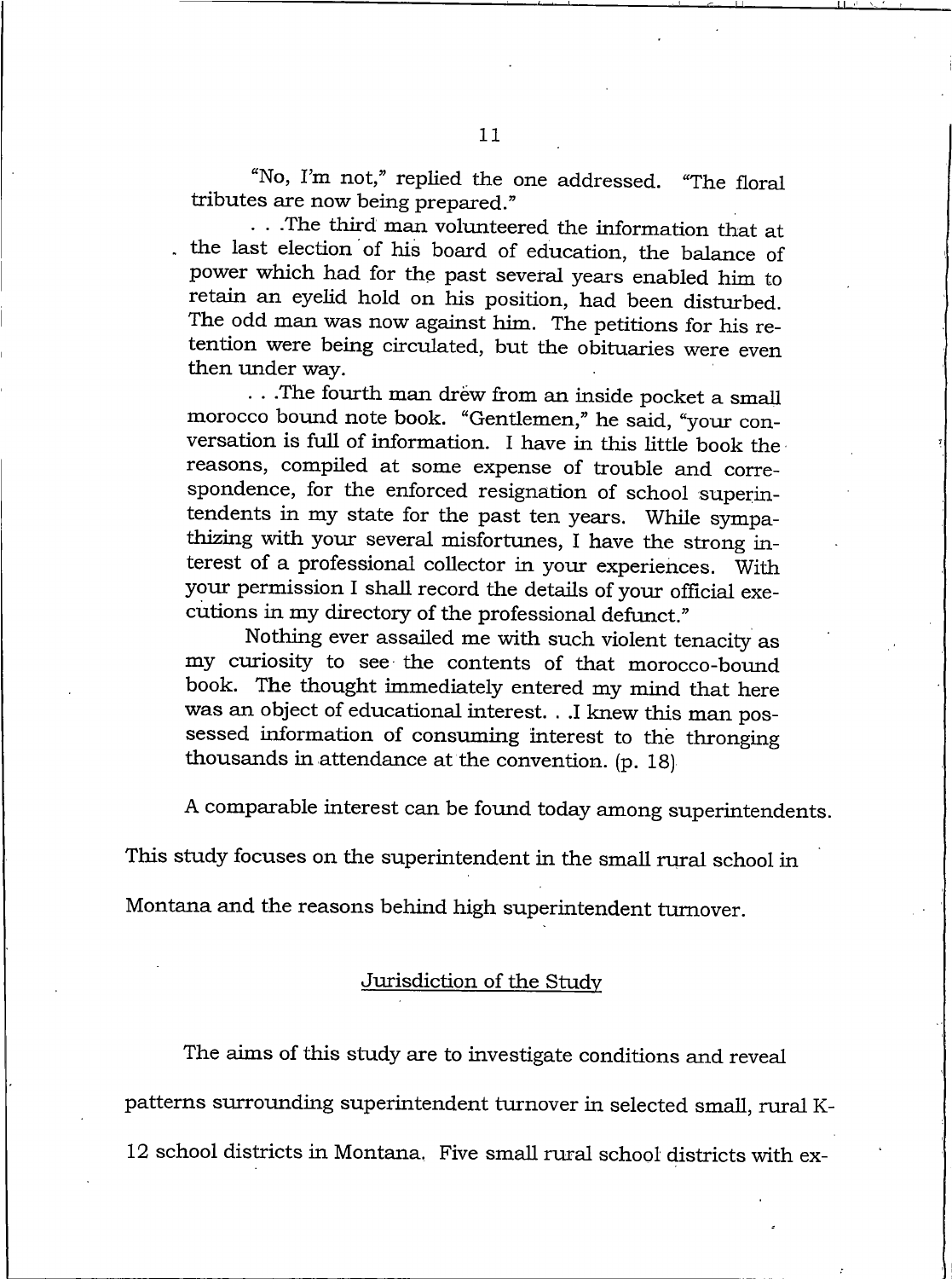cessive superintendent turnover were selected for study from among the pool of districts that have shown a historical pattern of volatility for superintendents.

#### Significance of the Study

A 1992 study of the American superintendency showed that most superintendents spend 15 years as superintendents in no more than three districts, with three-fourths of the superintendents having served in their current position for at least five to six years (Glass, 1992). This national study, conducted every ten years by the American Association of School Administrators, found in 1990-91 the average tenure of a superintendent to be six years. Broken down by enrollment of districts, the study found that the average tenure was 5 years in districts with 300 or fewer students, 7 years in districts with between 300 to 3,000 students and 6.6 years in school districts with between 3,000 and 25,000 students. The 1982 ten year study found the average length of superintendent tenure to be 5.6 years. In the 1971 ten year study the average tenure was six years. At the national level, Feistritzer (1988) found the average tenure of a district superintendent to be 6.7 years.

Studies of superintendent turnover in Montana are less reliable. Mattocks (1987) found that the average length of tenure for a superin-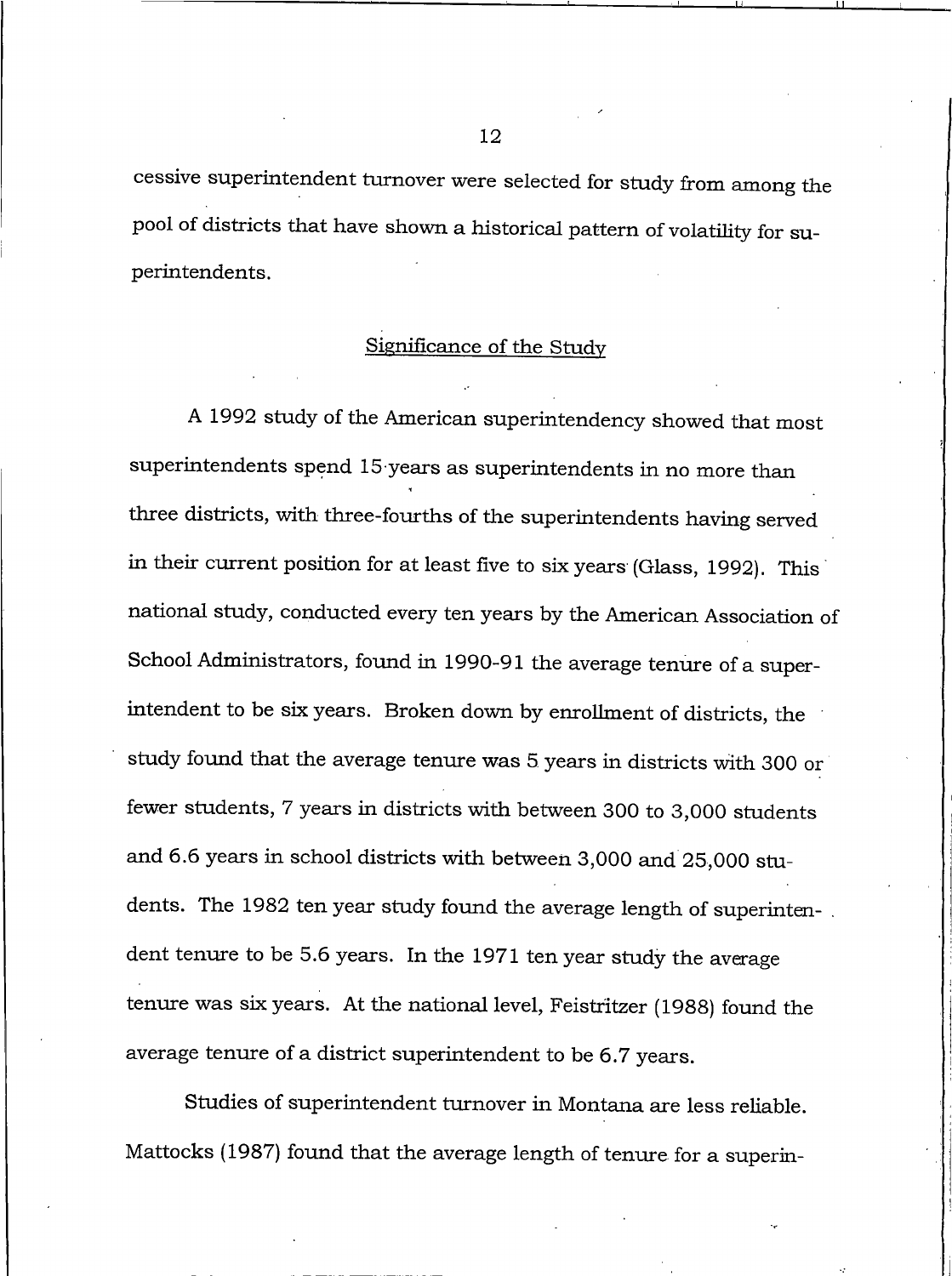tendent in Montana to be 2.0 years. From reading the study, it is unclear how this statistic was figured. Erdie (1987) compiled a ten year database of superintendents who served in all Montana school districts. However, no state-wide average tenure was calculated in his study.

According to the Montana School Board Association and the School Administrators of Montana (B. Anderson, personal communication, June 1997), on average, one fourth of all school superintendents in Montana leave their jobs each year, with generally over one half of those being superintendents of small schools who also serve as either a high school or elementary school principal. The Directory of Montana Schools (1996-97) listed 198 school districts that employed a superintendent. Of those districts, 38% of them have historically employed a superintendent in the dual role of both superintendent and either high school or elementary school principal (Carson, 1998). Montana has 473 school districts that are classified as either elementary, high school or as combined elementary and high school districts. Seventy-two percent of all the school districts in Montana are considered rural according to the National Center for Educational Statistics.

In a pilot study conducted in preparation for this research (Carson, 1998), it was found that from 1977/78 to 1997/98, on average the annual turnover rate was 20% for Montana superintendents (Appendix A).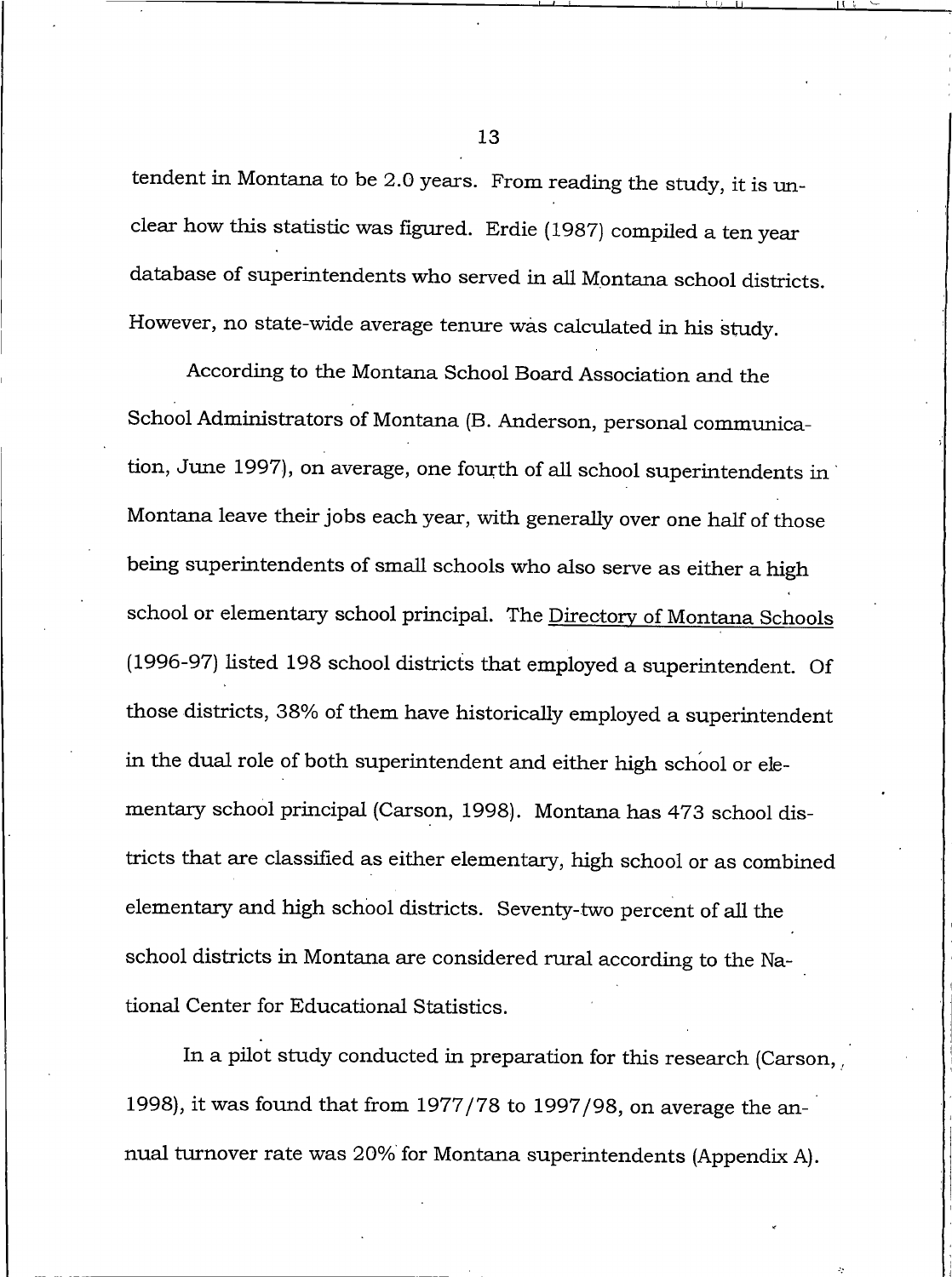For small, rural school districts with a district population under 1,000, on average 27% of the superintendents left their jobs annually from 1977/78 to 1997/98. During this time the state-wide average length of time a superintendent spent in one district was 5.1 years. For small, rural school districts the time spent in one district was four years. Montana has 75 small, rural school districts. These districts have historically had a superintendent who served in a dual role as both superintendent and either high school or elementary school principal. These districts are also those that historically have had high school enrollments under 100 and were both a high school and elementary school district. In these small rural K-12 districts from 1977 to 1997, 60% of the superintendents stayed for less than four years.

Rural schools are plagued by various problems that can make the role of the superintendent a precarious one. Lack of financial resources, increased state and federal mandates, and heightened parental and community expectations contribute to superintendent instability (Chance & Capps, 1992). A heightened sense of political turmoil, and frequent board turnovers are commonly associated with these problems. Grady (1992) points to critical incidents between the school board and the superintendents as catalysts for turnover.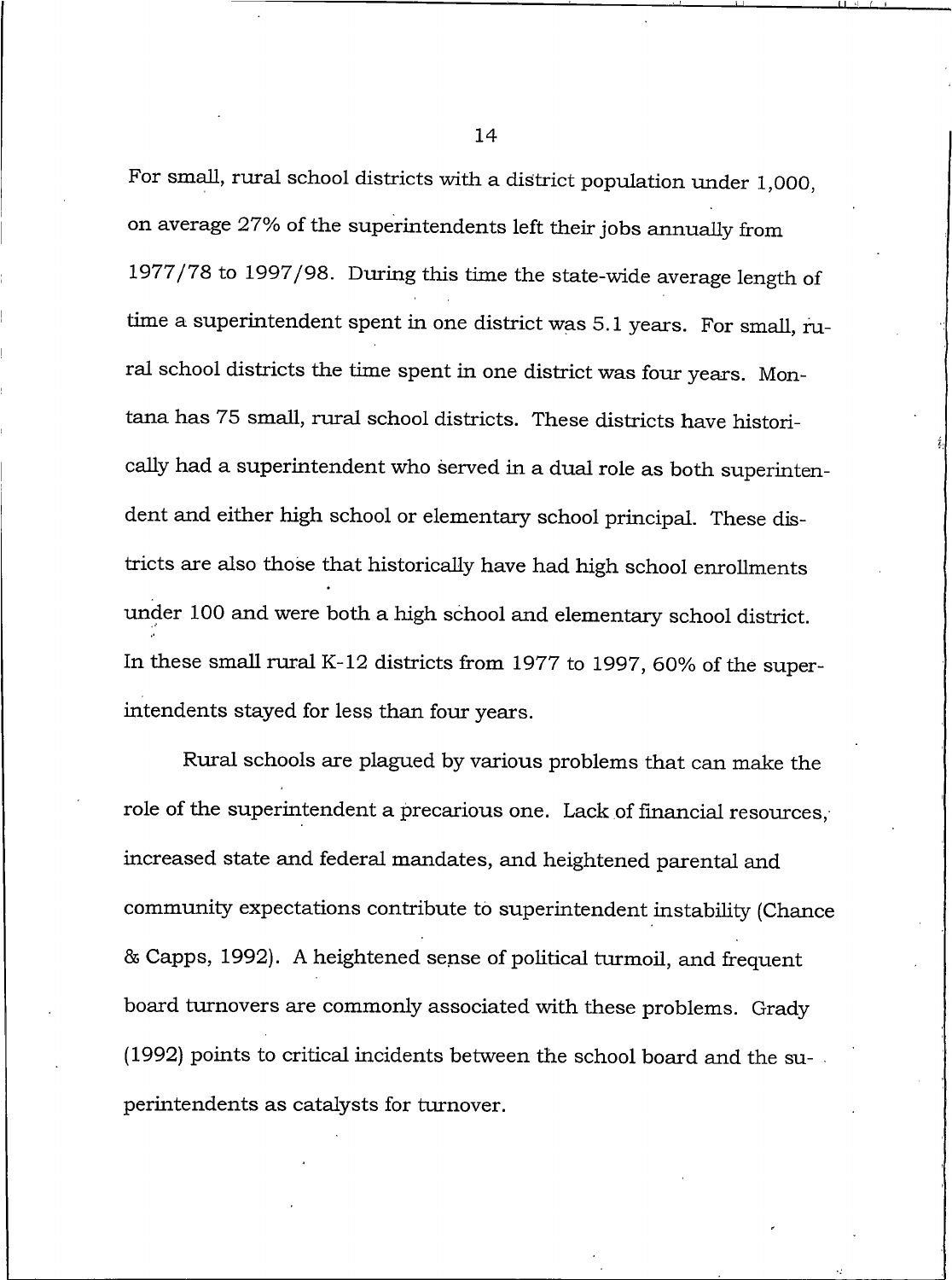Superintendent turnover effects are detrimental to the health of a school, especially in the small school where the responsibilities of the superintendent are broadened (Grady & Bryant, 1990). The superintendent of a small school typically wears many hats and is involved in almost every aspect of the school to some degree. The school occupies a central role in most rural communities, which means the school superintendent is in a highly visible role (Schmuck & Schmuck, 1989). Administrator turnover affects school climate, growth, continuity of programs, and the extent of community satisfaction in their schools. Frequent superintendent turnover in small districts creates barriers to the development of trust on the part of the staff. This trust is necessary for successful school renewal efforts. When rapid turnover is endemic, school staff, especially long-time staff, tend to take a pessimistic attitude toward change (Miller & Hull, 1991). What is needed, the authors assert, is a consistent and stable community-supported leadership in rural schools, that grows from an understanding of the history of the school and the community. The superintendent plays a potentially key role in the climate and culture of the school by the example he or she sets. Ultimately it is the children who suffer when there is a lack of educational leadership in their schools, which may also contribute to a decay of community spirit (Grady, 1992).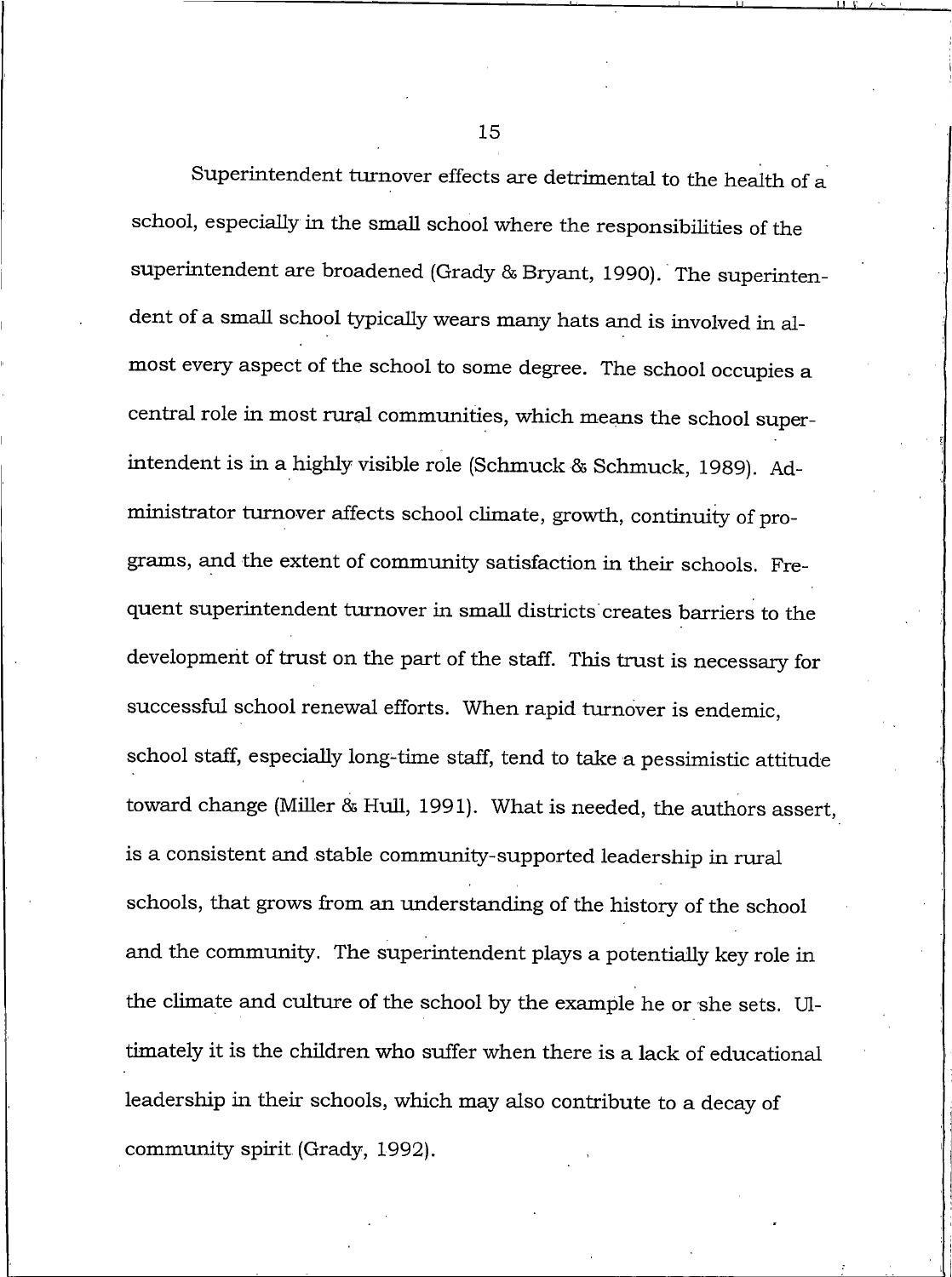Wirt (1989) asserts that superintendents of today are caught between old role definitions and new demands, causing them to act in a political fashion, and that this has resulted in a greater rate of superintendent turnover. Research has not provided a fully elaborated picture of the superintendent as a political figure. Sergiovanni, Burlingame, Coombs, & Thurston (1987) advocate for "a sensitive portraval of the various cultural contexts that influence and are influenced by superintendents". The metaphor used to describe the role of the superintendent in their book, is that of a baseball manager: Superintendents win some and lose some. Sergiovanni, et al. (1987) claim "descriptive studies are lacking that would provide some sense of how superintendents deal with wins or losses" (p. 281). This is one of the reasons this researcher chose to pursue ethnographic study based on case studies.

Miskel and Cosgrove (1985) believe that a basic framework is needed to guide research in the area of superintendent turnover which would focus on pre-arrival and arrival conditions, as well as on the effects of turnover on the school district. Pre-arrival factors would include (a) reasons for turnover, (b) selection process, (c) reputation of the new leader, and (d) orientation of the new leader. Arrival factors to investigate would be (a) demography of the organization, (b) organizational structure, (c) school culture, (d) educational programs, and (e) successor actions.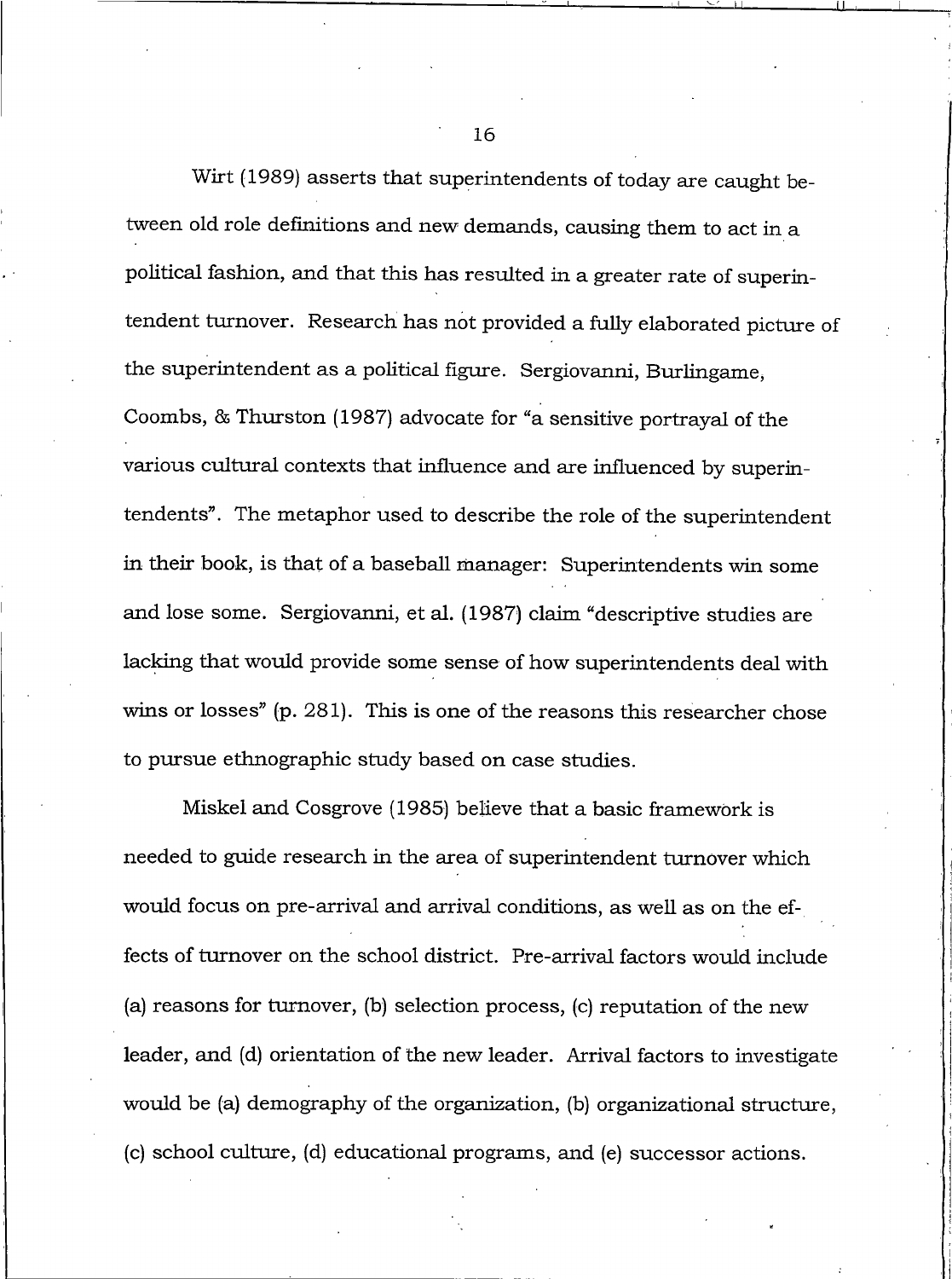Turnover effects would include changes in the pre-arrival and arrival conditions that could be attributed to superintendent turnover. This structure of inquiry has been used in this study.

This study was designed to contribute to the current knowledge about the superintendency in small schools, in particular by adding to what is known about superintendent/board/community relationships, competency areas and role perceptions, superintendent career and mobility patterns, and reasons for superintendent turnover.

This study was designed to contribute to a better understanding of the relationship between communities, school boards and superintendents, and help to promote an understanding of what is needed for effective board/superintendent relationships (Loashing, 1988). Such research should help to guide school boards, aspiring superintendents, current superintendents, professional superintendent search consultants, and preparatory programs in school administration to better understand the differences between large and small districts, which may impact superintendent and board turnover (Loomis, 1995). Additionally, Loomis said that future research should focus on the role of the board chair in superintendent turnover, and the difference in superintendent turnover between superintendents who also serve as principals and those who do not. Superintendents who have served in a dual role of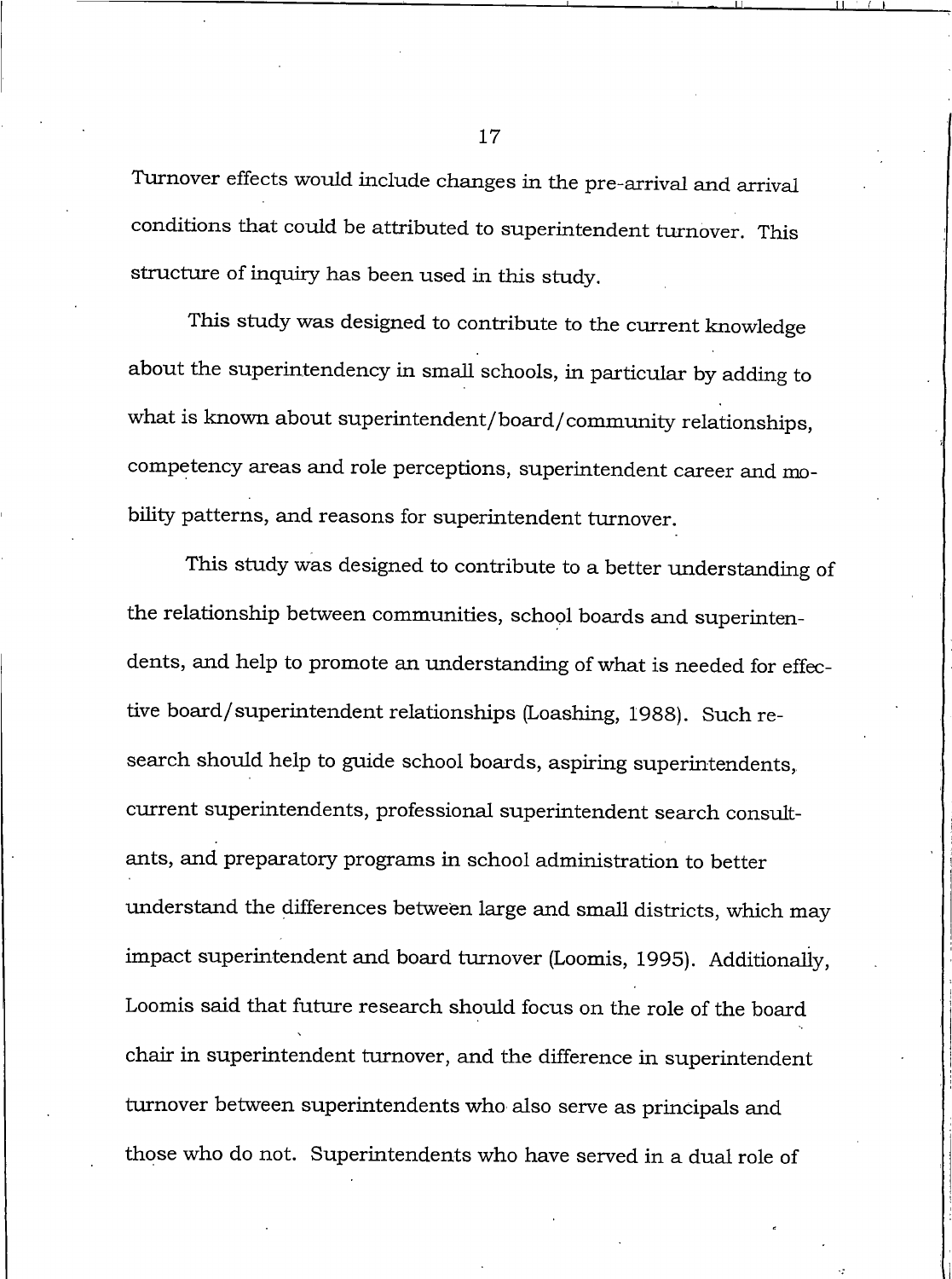both superintendent and principal are one of the groups that will be studied, along with school board chairpersons and district clerks in five selected school districts.

Preparatory programs, aspiring superintendents, current superintendents, school boards, and professional superintendent search consultants would also benefit from research in the area of the everchanging nature of roles and responsibilities of the superintendent, according to Seybert (1993). His research found that school board members and superintendents have significantly different perceptions toward factors related to success and dismissal of superintendents in Montana. According to Seybert, further research is needed to find out why superintendents in Montana think they are doing a good job in those competency areas important to them, while they are not focusing on competencies their boards of education think most worthy of superintendent attention.

Blankenship (1995) recommended further research be done on superintendent selection after studying the processes and success ratios in Wyoming schools. A better understanding of selection processes and conditions present in small school districts could impact practice. The relationship between success ratios and the type of selection process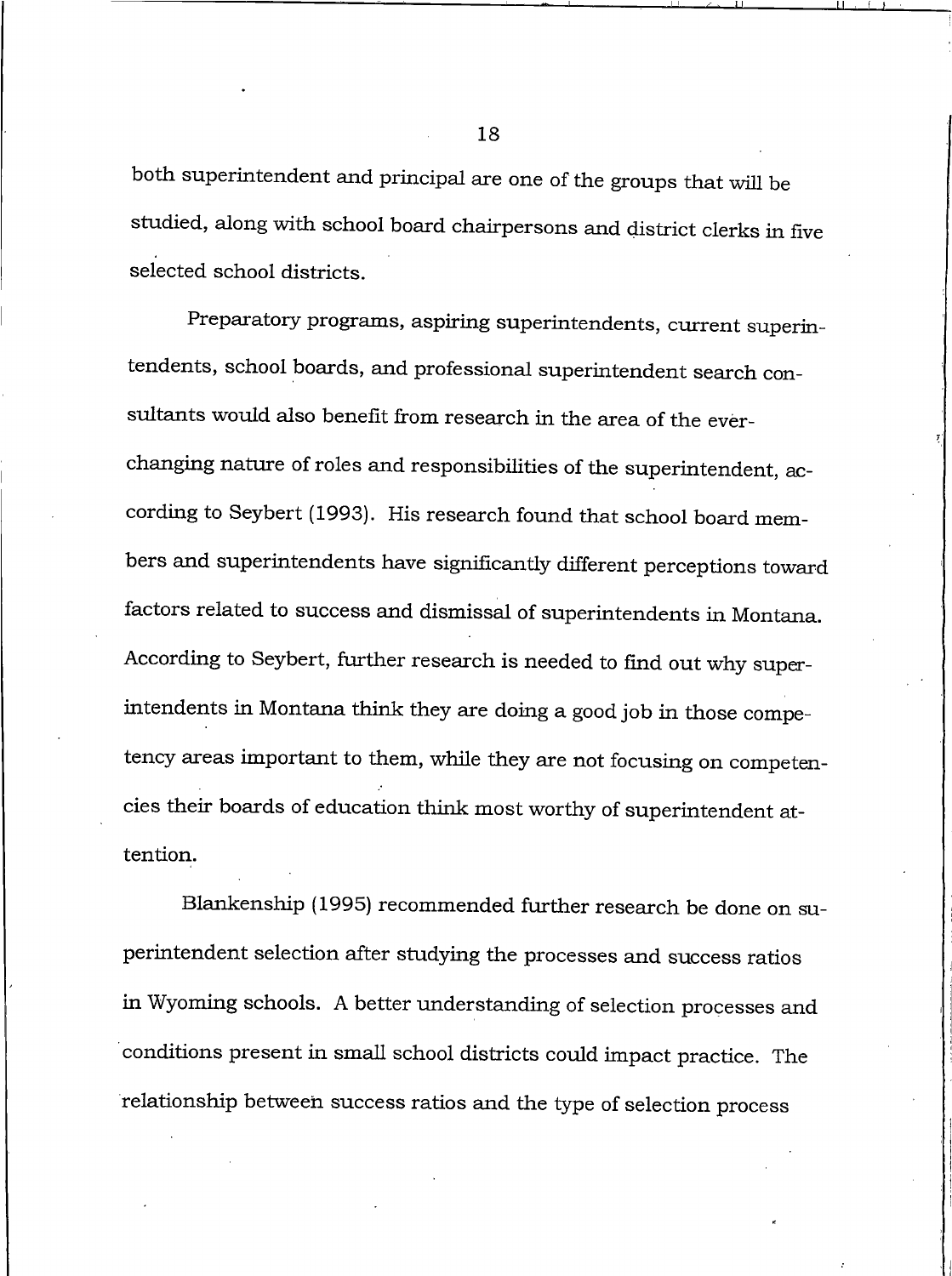used in these small school districts could contribute to the present knowledge base.

Understanding current career patterns of school superintendent mobility in small rural schools, and why such patterns exist, would be valuable to preparation programs for school administrators as well as those aspiring to the superintendency. These programs would benefit from research that explained the complex interaction of various factors, such as lateral and geographic mobility, and the manner in which they influence career patterns (Miklos, 1988). Erdie (1987) recommended additional research is needed on superintendents of either small, medium, or large school districts in Montana. According to Erdie, such a study should be done to determine the effects that lateral mobility of superintendents has on education in Montana.

Importantly, this study focuses on the small school superintendency. Miskel and Cosgrove (1985) state that qualitative case studies in a number of diverse settings have provided excellent insights about the turnover process and organizational leadership. While their reasons seem compelling, no qualitative multiple case studies were found to be done that focused on the superintendency of small rural school districts in Montana which have a history of excessive superintendent turnover. This study seeks to fill that gap. Many of the key ideas and recommen-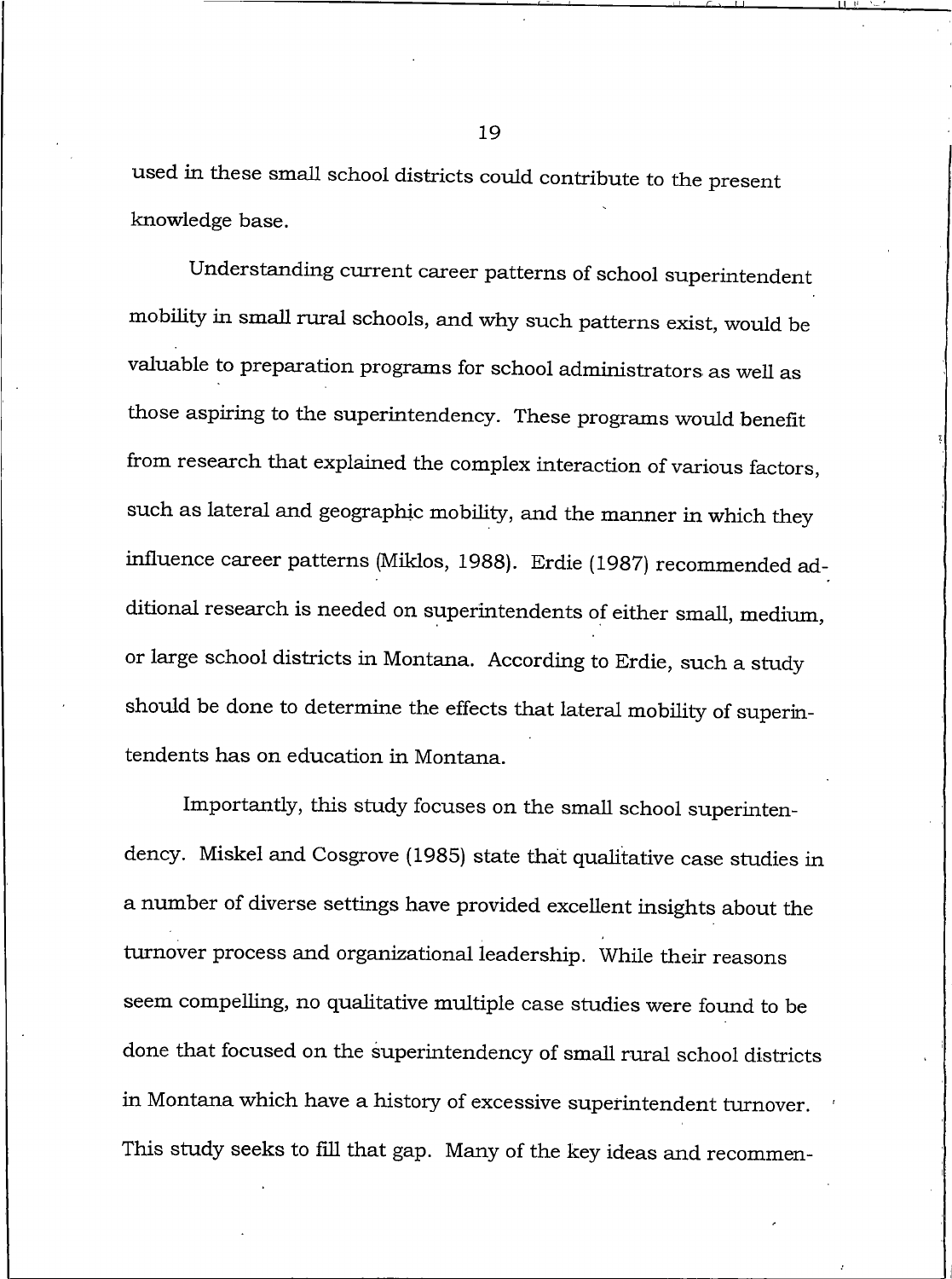dations found in the studies just cited have been brought together into a single, comprehensive research design in order to elicit a clearer picture of life in small schools and the conditions that lead to superintendent turnover.

# Definition of Terms

1. Board of Trustees (or School Board): A legally constituted governing body of the local school district in each Montana school district, consisting of three members in the smallest districts to a minimum of seven members in the larger school districts. Small rural school district boards generally consist of five board members. The term school board will be used in this study instead of board of trustees.

2. District Classification of I, II, III: Montana school districts are classified as I, II, or III according to the population based on census information. This is done every ten years with the most recent being 1990. According to Montana Code Annotated (20-6-201), districts are classified in the following manner: (a) first class, if it has a population of  $6,500$  or more; (b) second class, if it has a population of  $1,000$  or more but less than  $6,500$ ; or (c) third class, if it has a population of less than  $1,000$ . This classification is used by county superintendents in determining how many school board seats each school district must have.